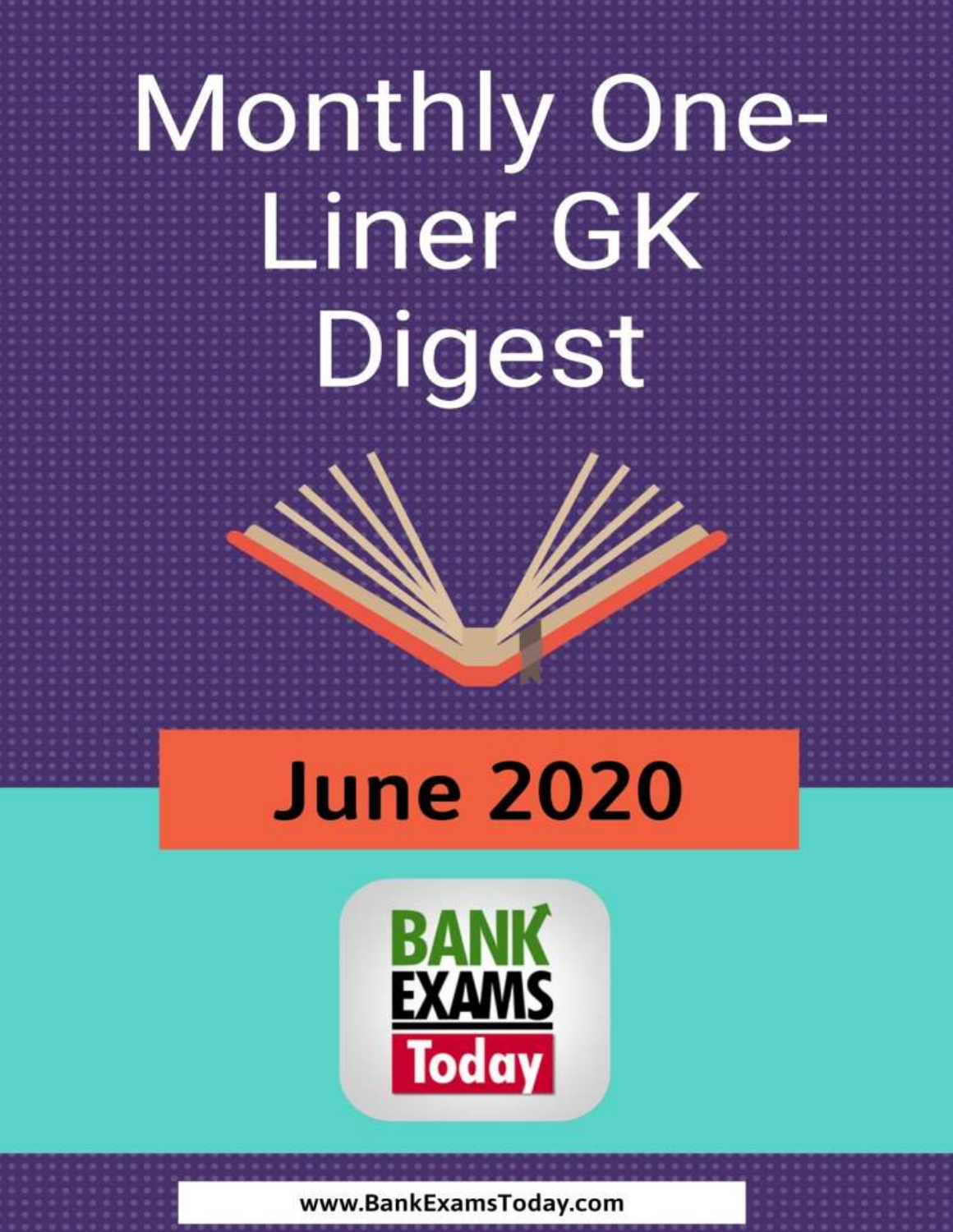#### **TABLE OF CONTENTS**

## MONTHLY ONE-LINER GK DIGEST: JUNE 2020

#### **INTERNATIONAL NEWS**

#### <span id="page-1-0"></span>**USIDFC to Invest \$350 million in Indian Firms**

- The United States International Development Finance Corporation (USIDFC) will be investing 350 million in Indian Firms to support multiple projects in India.
- The projects supported by USIDFC will be in fields of finance, health infrastructure, renewable energy, food security, dairy farming.

#### **NATIONAL NEWS**

<span id="page-1-1"></span>Karnataka Listening Dashboard for COVID-19-NASSCOM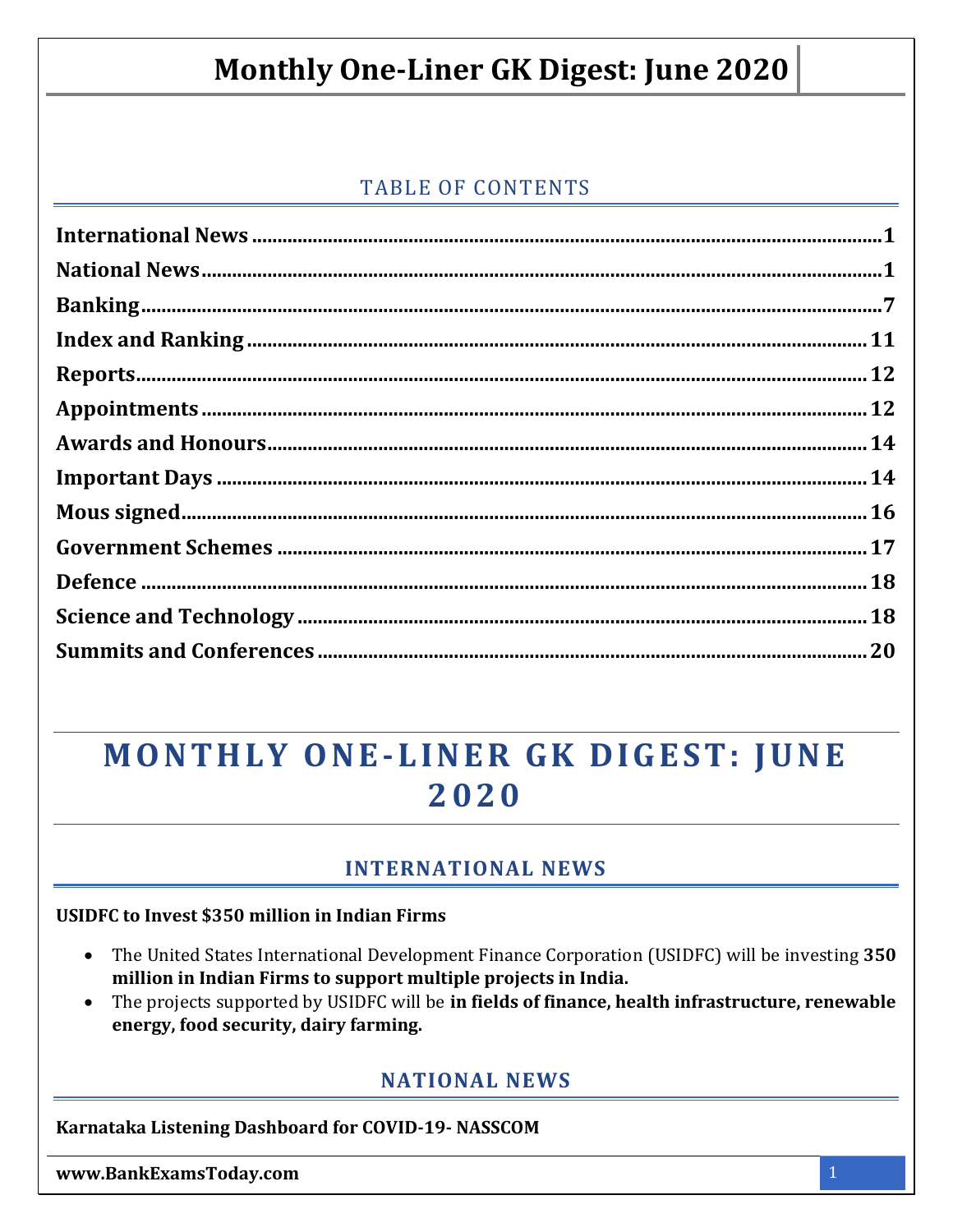**National Association of Software and Services Companies (NASSCOM)** has delivered an endto-end coronavirus tracking platform for Karnataka which is named as Karnataka Listening Dashboard for COVID-19.

#### **DBS Bank Partners with TCIL**

 **DBS Bank has partnered with Transport Corporation of India Limited (TCIL)** to grant realtime payment solution facility to the truck drivers with the help of DBS RAPID (Real-time Application Program Interface of DBS).

#### **'MeraVetan' Mobile App—Jammu and Kashmir**

- Lieutenant Governor of **Jammu and Kashmir has launched 'MeraVetan' Mobile App** for government employees.
- **The app is developed by National Informatics Center- J&K state** which will provide end to end computerization of JK payment system (JKPaySys) application.

#### **Healthy and Energy Efficient Buildings Initiative**

 **Energy Efficiency Services Limited (EESL) has partnered with MAITREE Program (Market Integration and Transformation Program for Energy Efficiency)** to launch Healthy and Energy Efficient Buildings Initiative. MAITREE Program is launched by USAID (US Agency for International Development).

#### **Kisan Credit Card Campaign —Launched for Dairy Farmers**

 The **Kisan Credit Card (KCC)** will prove beneficial to 1.5 crore dairy farmers who come under the category of milk unions and milk producing companies.

#### **'TULIP' Program—A Urban Learning Internship Program**

 **All India Council for Technical Education (AICTE),** Human Resource Development Ministry and Ministry of Housing and Urban Development have launched a TULIP Program which is an Urban Learning Internship Program.

#### **'Prevention of Human and Animal Mortality on Highways'**

- **Union Minister of Road Transport and Highways,** Nitin Gadkari launched a campaign called 'Prevention of Human and Animal Mortality on Highways'.
- The campaign was launched via video conference and **aims** to reduce deaths causing due to accidents on roads and highways.

#### **President of India Announces Two Ordinances for Rural and Agriculture Sector**

- **President of India Ram Nath Kovind** has announced two ordinances to boost the rural and agriculture sector of India.
- Both the ordinances will **aim to boost rural India and the farmers who are engaged in agriculture and allied activities.**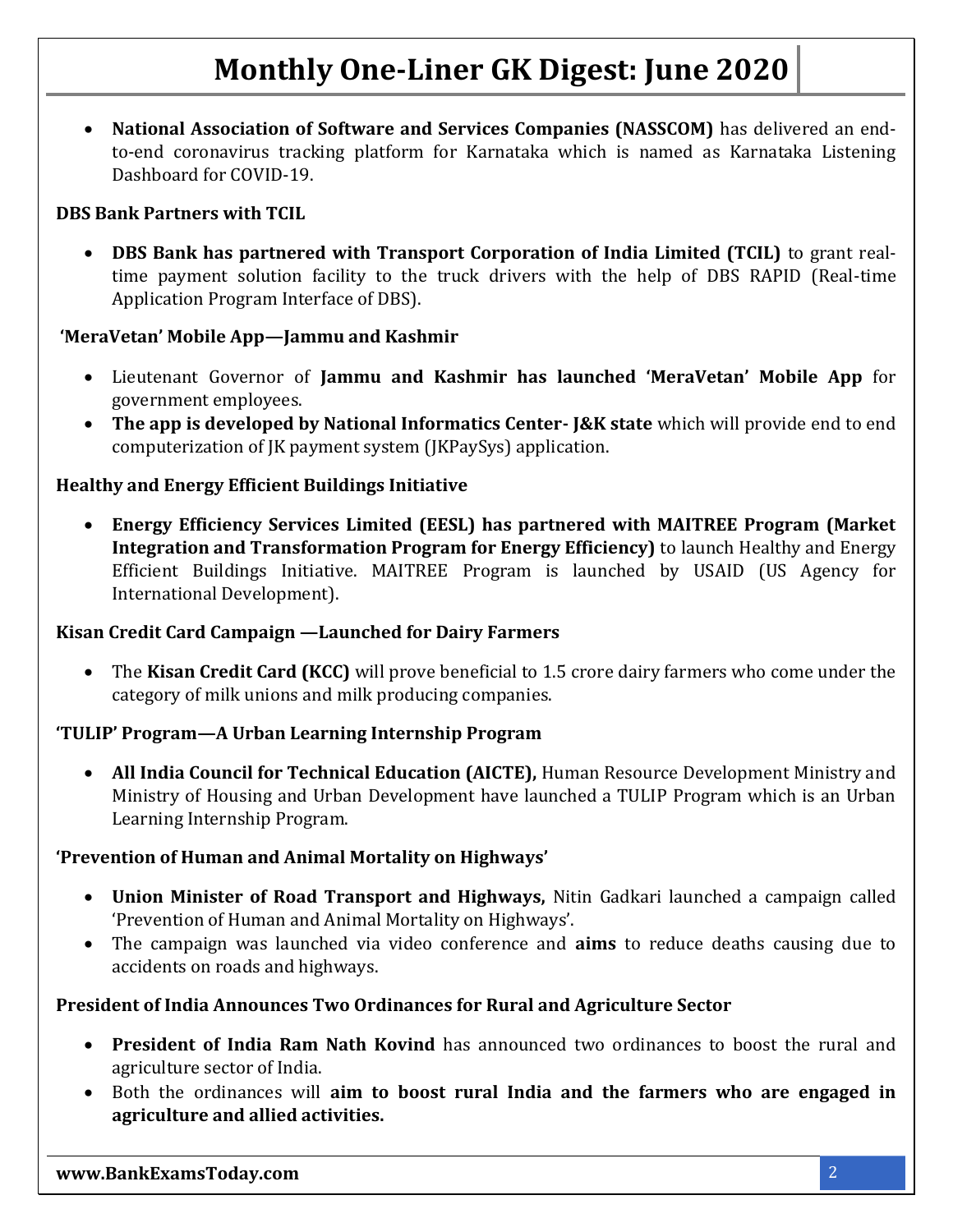#### **COVID BEEP App – Launched by Dr. Jitendra Singh**

- COVID BEEP app is **India's first indigenous wireless physiological parameter** monitoring system for coronavirus patients.
- Its acronym is Continuous Oxygenation and Vital Information Detection Biomed **ECIL ESIC Pod.**

#### **PhonePe Launched Domestic Trip Insurance with ICICI Lombard**

- PhonePe in partnership with ICICI Lombard has launched first of its kind travel insurance which is domestic **multi-trip insurance for all modes of travel** within the country.
- The policy **provides affordable annual insurance cover for unlimited trips.** At Rs 499, it provides 365-day protection and covers all mode of transport.

#### **GOI Allots Rs 4000 cr to States Under 'Per Drop More Crop'**

 An annual allotment of Rs 4000 crore has been approved by Government of India to State governments under 'Per drop more crop' component of **Pradhan Mantri Krishi Sinchayee Yojana (PMKSY-PDMC)** for FY 2020-21.

#### **Deep Submergence Rescue Vehicle Complex**

- **Deep Submergence Rescue Vehicle (DSRV)** was inaugurated at Eastern Naval Command (ENC) in Visakhapatnam, Andhra Pradesh.
- The complex is built **to accommodate newly designed submarines** and its rescue systems and store DSRV assets.

#### **'Turant Customs'—CBIC Flagship Programme**

- The Central Board of Indirect Taxes and Customs (CBIC) has launched a **flagship programme called as 'Turant Customs'.**
- 'Turant Customs' is a reformative programme in order to ensure **ease of doing business.**

#### **TCS iON Partners with NSDC**

- TCS iON, which is a unit of TCS has partnered with **National Skill Development Corporation (NSDC).**
- The partnership will provide access **to the TCS iON digital classroom to the NSDC's training partners.**

#### **ePaisa and First Alliance Bank to Promote POS Solutions in Africa**

- ePaisa, a Point Of Sale (POS) solution provider in **India has entered into a partnership with First Alliance Bank (FAB) Ltd in Zambia** to provide POS solutions in Africa.
- This is the **first global partnership for ePaisa** and thus will provide a POS solution for FAB.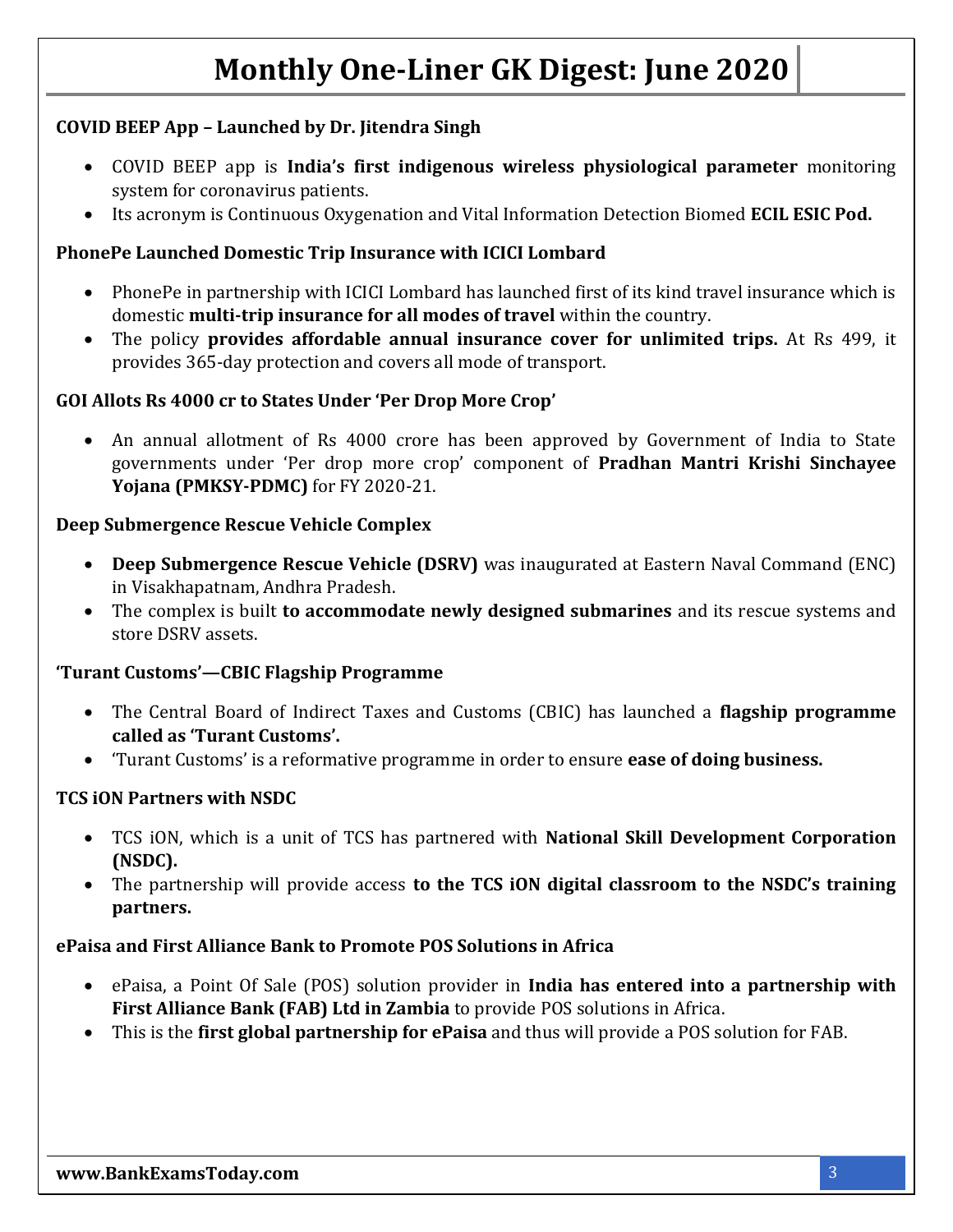#### **NHAI—First 'Fully Digital' Construction Sector Organisation**

- **National Highway Authority of India (NHAI)** which comes under the Ministry of Road Transport and Highways, has become the first fully digitalized organisation under the construction sector category.
- NHAI has propelled the use of **cloud-based technology and AI-powered big data analytics platform**, which is powered by Data Lake and project management services.

#### **Ghar Ghar Nigrani App—Punjab**

- **Punjab Government** has launched a mobile app called 'Ghar Ghar Nigrani'.
- Ghar Ghar Nigrani app is an **initiative of the health department,** which is comprised to ASHA workers and community volunteers which carry out the testing process for COVID-19.

#### **Aarogyapath Web Based Solution - By GOI**

- **Government of India has launched an Aarogyapath** which is a web-based solution which provides availability of critical healthcare supply commodities in a real-time basis.
- The web-based solution is made available by GOI on **CSIR National Healthcare Supply Chain Portal.**

#### **STREE Programme—Hyderabad**

- STREE stands for **'She Triumphs Through Respect, Equality and Empowerment'.**
- It is a programme launched **to support and empower women who are victims of domestic violence and abuse.**

#### **'I-FLOWS'- A Flood Warning System**

- A state of the art flood warning system called 'I-FLOWS' is launched in **Mumbai, Maharashtra.**
- It is launched by **Union Minister of Health and Family Welfare, Science and Technology, Earth Science Dr, Harsh Vardhan Rathore** along with CM of Maharashtra Uddhav Thackeray.

#### **'Captain Arjun' an AI Robot—By Central Railway**

- An Artificial Intelligence based technology Robot named as 'Captain Arjun' has been launched by **Central Railway zone.**
- The robot has been launched to intensify surveillance and screening of passengers so that it will keep **watch on anti-social elements.**

#### **Union Minister G Kishan Reddy Launched 'GermiBAN' Device**

- **Union Minister of State of Home Affairs G Kishan Reddy** has launched 'GermiBAN' device which kills viruses and other germs by sterilizing, sanitizing and disinfecting in large areas.
- The innovation idea behind this **'GermiBAN' device is of NEO Inventronix, Hyderabad.**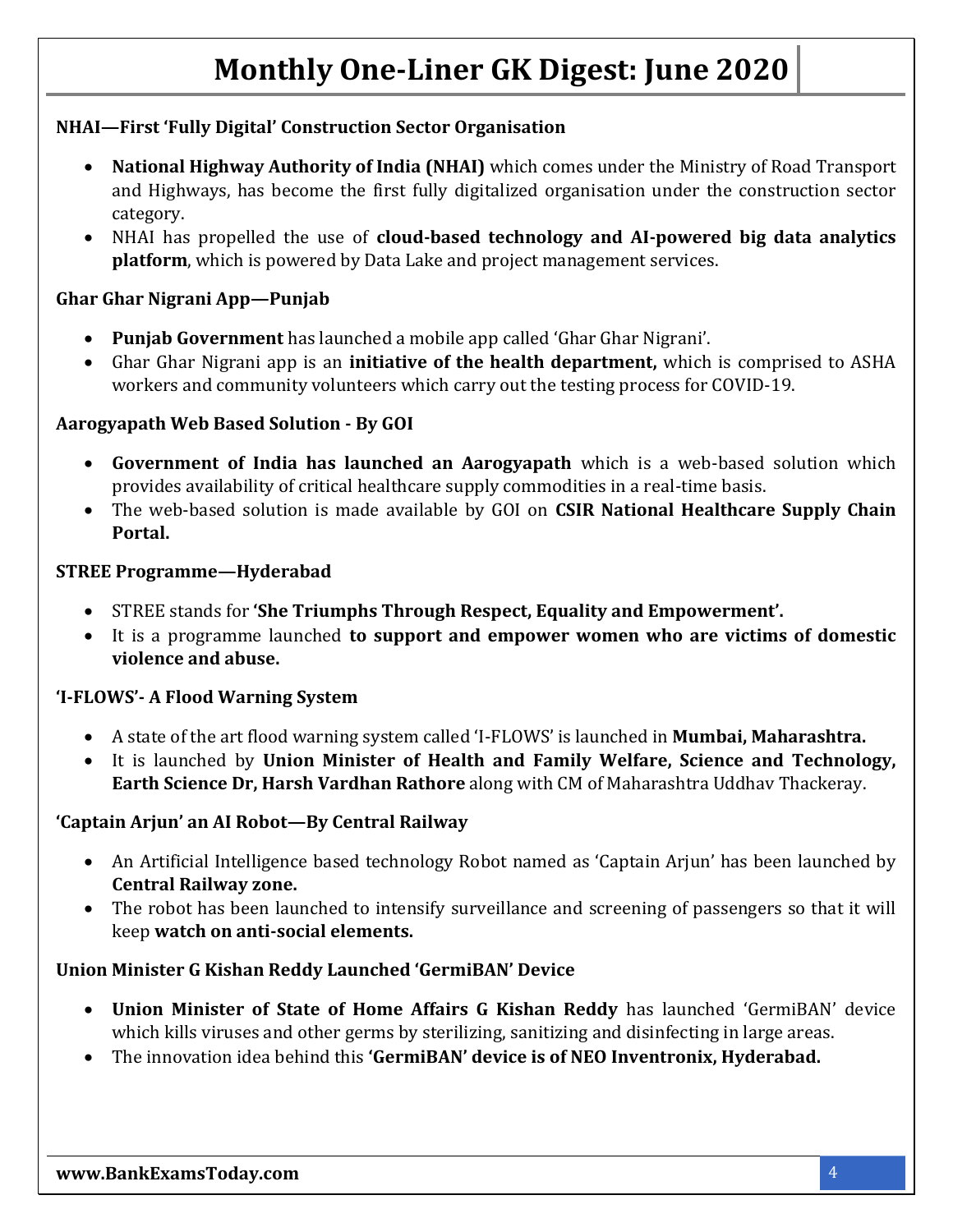#### **Indian Gas Exchange- Online Delivery Based Gas Trading Platform**

- **Union Minister of Petroleum and Natural Gas, Dharmendra Pradhan** has launched India's first online delivery based natural gas trading platform named as Indian Gas Exchange (IGX).
- Headquarter of IGX is New Delhi and the Director will be **Rajiv Srivastava.**

#### **Multi Location Claim Settlement Facility by EPFO**

- The **Employees Provident Fund Organisation (EPFO)** has launched the Multi-Location Claim Settlement Facility.
- **Multi-Location Claim Settlement Facility** has been launched to expedite member claims.

#### **Maruti Suzuki partners with Karur Vysya Bank for Car Loans**

- **India's car manufacturers Maruti Suzuki has partnered with Karur Vysya Bank** to offer car loans for Maruti vehicles.
- The loan will be available to both salaried and self-employed customers and the **repayment period is up to 84 months.**

#### **Garib Kalyan Rojgar Abhiyan--Launched by PM Modi**

- **Prime Minister Narendra Modi** has launched Garib Kalyan Rojgar Abhiyan on 20th June 2020.
- The campaign of Garib Kalyan Rojgar Abhiyan is of **125 days** and will be carried out in mission mode.

#### **Coal India Ltd Partners with Atal Innovation Mission**

- **Coal India Ltd (CIL)** has partnered with Atal Innovation Mission (AIM) of NITI Aayog.
- They have partnered to establish **innovation and entrepreneurship skills in India.**

#### **NITI Aayog launched Job Platform for Migrant Workers**

 **Government of India's think tank policy, NITI (National Institution for Transforming India)** Aayog has formed a committee of top executives of companies to develop a job platform which will help migrant workers and blue-collar workers to get better job opportunities who have lost their jobs during a lockdown situation of COVID-19.

#### **Hyundai Motor India Ltd Partners with HDFC Bank**

- **Hyundai Motor India Ltd (HMIL) has partnered with HDFC Bank** which will offer industryfirst online auto retail financing on its end to end automotive retail platform 'Click to Buy' to the customer.
- HDFC Bank will offer customized car financing solutions **to its customers via online car buying platform.**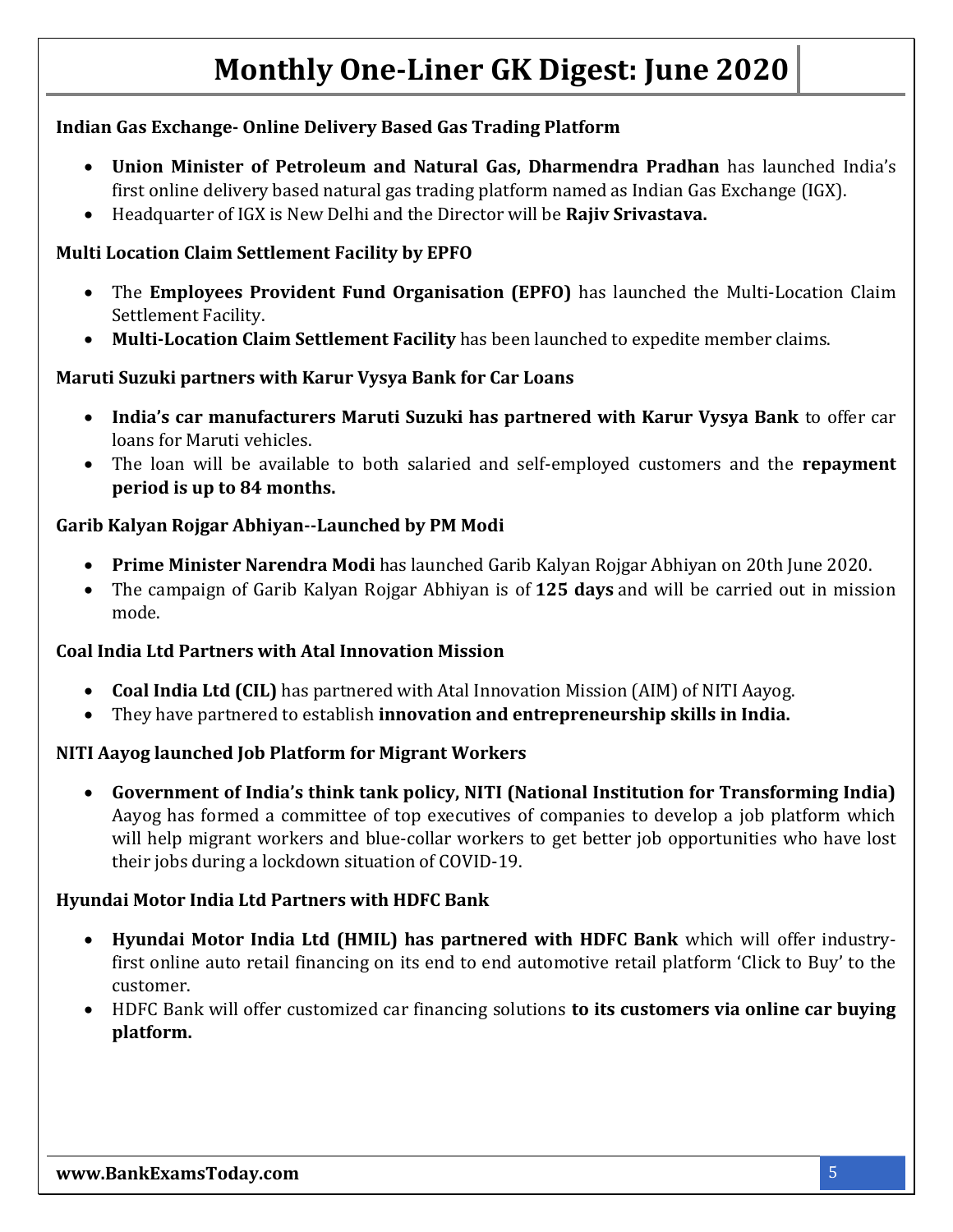#### **Project on 'Decarbonising Transport in India'**

 **Government of India's think tank policy, NITI (National Institution for Transforming India) Aayog** along with International Transport Forum (ITF) has decided to launch the project entitled as 'Decarbonising Transport in India'.

#### **Food Processing Edition of Exclusive Investment Forum**

- **Union Minister of Food Processing Industries Harsimrat Kaur Badal** has launched Food Processing Edition of Exclusive Investment Forum.
- It is basically a webinar **hosted by Invest in India.**

#### **'Distressed Assets Fund-Subordinate Debt for MSMEs'**

- A **'Distressed Assets Fund-Subordinate Debt for MSMEs'** is the credit guarantee scheme for sub-ordinate debt (CGSSD).
- The scheme will provide **Rs 20000 crore guarantee cover** to about two lakh MSMEs.

#### **'eBloodServices' Mobile App Launched by Dr. Harsh Vardhan**

- **Union Minister of Health and Family Welfare, Dr Harsh Vardhan** launched a blood donation mobile app called 'eBloodServices'.
- It is developed by **E-Raktkosh team of Centre for Development of Advanced Computing (CDAC)** under the Digital India initiative.

#### **'Navigating the New Normal'--- NITI Aayog**

- NITI Aayog has launched a behaviour change campaign called **'Navigating the New Normal'.**
- The campaign focuses on **safety behaviours to be taken during COVID-19** pandemic situation and to combat it.

#### **Karnataka Amends Industries Facilitation Act**

- The Karnataka Government has amended the **'The Karnataka Industries Facilitation Act, 2002.**
- The amendment is done at the state cabinet meeting chaired by **Chief Minister B S Yediyurappa.**

#### **'Virtual India Pavilion at Cannes Film Market 2020'**

- **Union Minister of Information and Broadcasting Prakash Javadekar** electronically inaugurated the 'Virtual India Pavilion at Cannes Film Market 2020'.
- This will thus **create an interest of international film bodies** to do business in India.

#### **Rejuvenation of Small, Medium and Tiny Industry Sector in Tamil Nadu**

- The Central Government has come up with a decision to rejuvenate **small, medium and tiny industry sector in Tamil Nadu.**
- For this purpose, the central government has allotted financial assistance of **Rs 4125 crore to the Tamil Nadu.**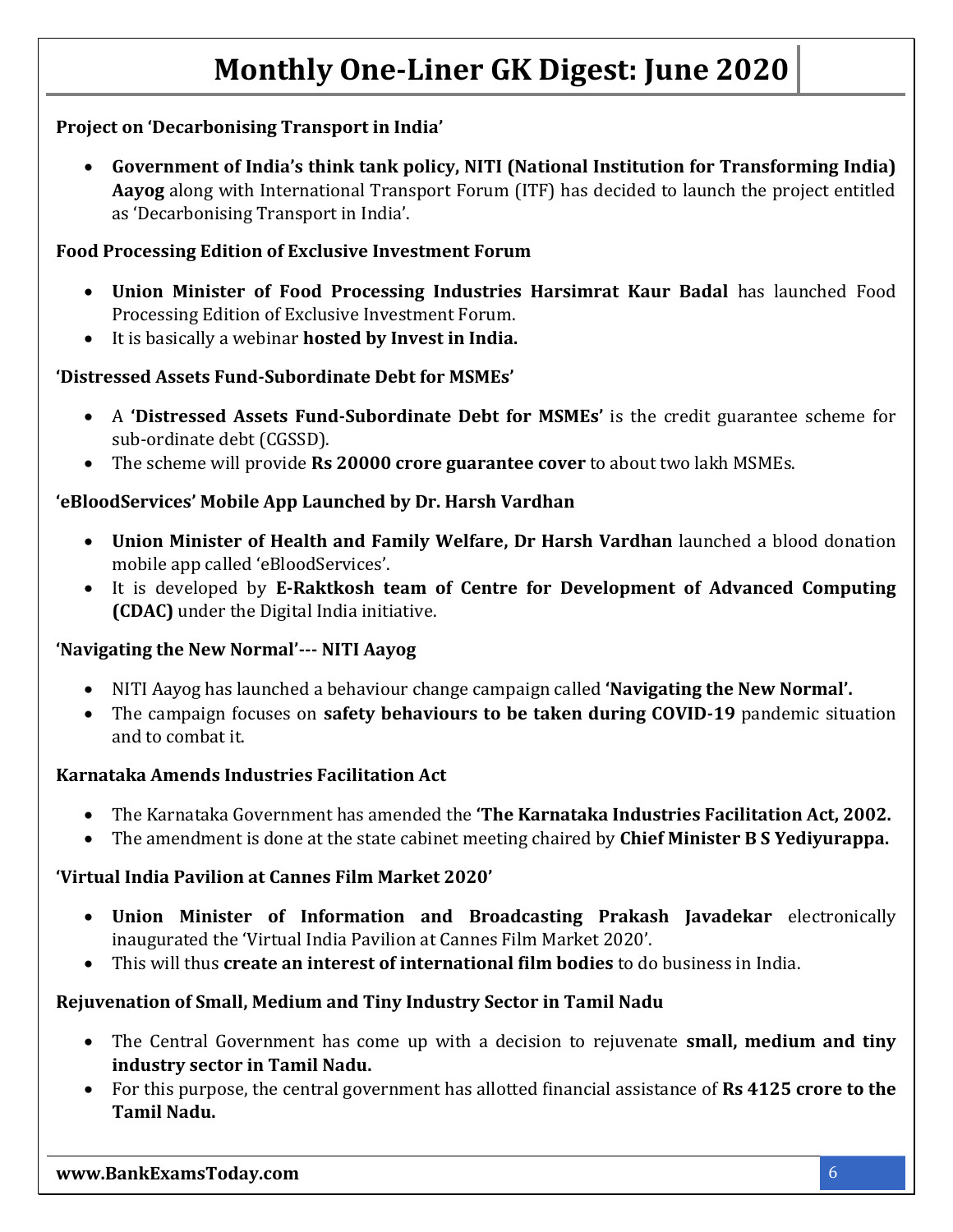#### **'Maha Parwana' Initiative —By Maharashtra**

- The **State government of Maharashtra** has announced the launching of 'Maha Parwana' which is an investment initiative for the industrial sector in the state.
- As per this initiative, the companies with investment proposals of **Rs 50 crore or more will get relaxation on getting clearance.**

#### **Agreement between India and Bhutan for Hydroelectric Project**

- India and Bhutan have signed their **first Indo-Bhutan Joint Venture Hydroelectric Project.**
- It is basically a **joint venture between Bhutan Government and Kholongchhu Hydro Energy Limited** for 600 Megawatt Kholongchhu Hydroelectric Project.

#### **'Project Platina'—Maharashtra**

- **Government of Maharashtra has launched 'Project Platina'** which is the world's largest plasma therapy trials for COVID-19 patients.
- In order to develop this project, the state government approved **Rs 16.56 crore** from the Chief Minister's Relief Fund.

#### **BANKING**

#### <span id="page-7-0"></span>**NABARD sanctioned Rs 1,050 crores to the Farmers and Poor People of West Bengal**

- The National Bank for Agriculture and Rural Development (NABARD) has sanctioned an **amount of Rs 1,050 crores as a special liquidity facility** to the farmers and economically weaker section of West Bengal state.
- The amount will help **to ensure the continuous credit flow to the farmers in the lockdown situation of COVID-19.**

#### **India's Sovereign Credit Rating lowered to Baa3- By Moody's Investor Service**

- Moody's Investor Service has **lowered India's Sovereign Credit Rating** lowered to Baa3.
- Moody's Investor Service has also expected contraction by **4% in India's real GDP for FY 2021** and also has expected rise in the growth to **8.7% for FY 2022.**

#### **Payment Infrastructure Development Fund**

 The fund has been launched to give boost to the digital payment in India and will be used **to create and encourage the acquirers to deploy and adapt Point of Sale (PoS)** infrastructure in physical as well as digital modes in tier-3 to tier-6 centers and in north eastern states of India.

#### **Indian Economy to Contract by 1.5% in FY21—By RBI**

- The Reserve Bank of India has released a survey report describing that **Indian economy to contract 1.5% for the financial year of 2021.**
- The **real gross fixed capital formation (GFCF)** has registered a negative growth of 6.4% for FY 2020-21. However, it is expected to grow by 5.6% in 2021-22.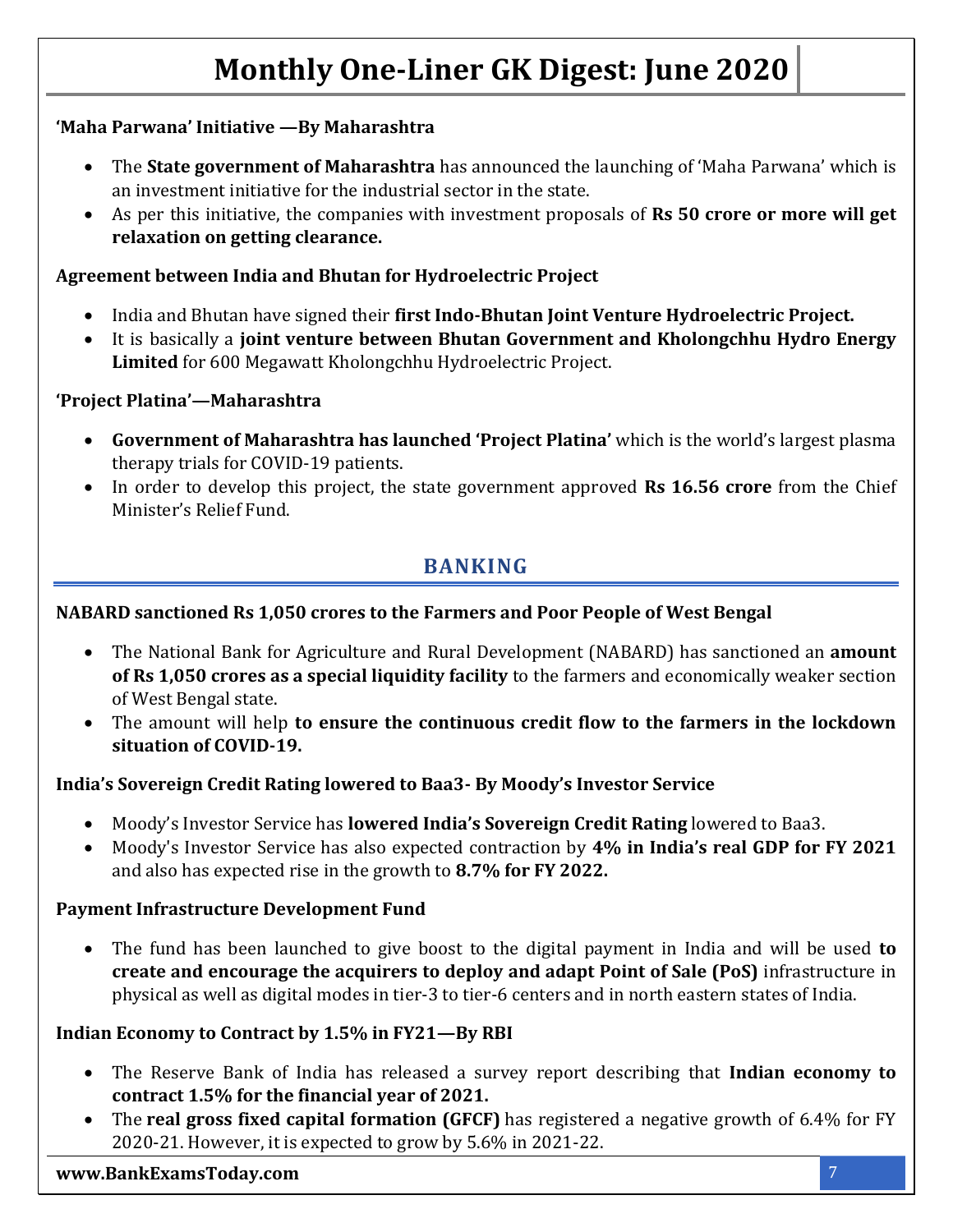#### **NABARD Provides Rs 270 Crore to AGVB Bank**

- National Bank for Agriculture and Rural Development (NABARD) has allocated a special liquidity fund of **Rs 270 crore to Assam Gramin Vikash Bank (AGVB).**
- The fund has been allocated in the view of COVID-19 pandemic in order **to support farmers to carry out their agricultural activities.**

#### **New Norms for Loan Sales and Securitisations—By RBI**

 The Reserve Bank of India has released two draft documents titled as **'Draft Comprehensive Framework for Sale of Loan Exposures' and 'Draft Framework for Securitisation of Standard Assets'.**

#### **Indian Economy to Contract by 3.2% in FY 20-21**

- The World Bank has released its latest edition of **Global Economic Prospects (GEP)** for the months of June 2020.
- As per the report**, India's growth to contract by 3.2%** for the financial year 2020-21.

#### **West Bengal gets Rs 1950 Crore Loan from World Bank**

- World Bank has granted financial support by providing a loan amount of **Rs 1950 crore to West Bengal.**
- The loan amount will help West Bengal **to tackle the pandemic situation of COVID-19** and to carry out development work in the state.

#### **Indian Economy to Contract at 3.7% for FY 21 -- By OECD**

- Organisation of Economic Co-operation and Development has projected that **Indian Economy to contract at 3.7% for FY 2020-2021.**
- This prediction by **OECD is released** in its economic Outlook.

#### **RBI Restricts People's Co-operative Bank to Grant Fresh Loans**

- The Reserve Bank of India has restricted Kanpur, UP based People's Co-operative Bank from granting fresh loans and **accepting deposits for six months i.e. from 10th June 2020.**
- The decision has been taken due to the **weak financial status of the bank.**

#### **RBI sets up Panel to Review Corporate Structure**

 Reserve Bank of India has set up a committee of 5 members which is basically a 5 member internal working group (IWG) to review the **ownership and corporate structure of Indian private sector banks.**

#### **EXIM Bank Provides \$215.68 million to Malawi Government**

 **Export-Import Bank of India (EXIM Bank)** has provided a line of credit of **\$215.68 million** to Malawi government.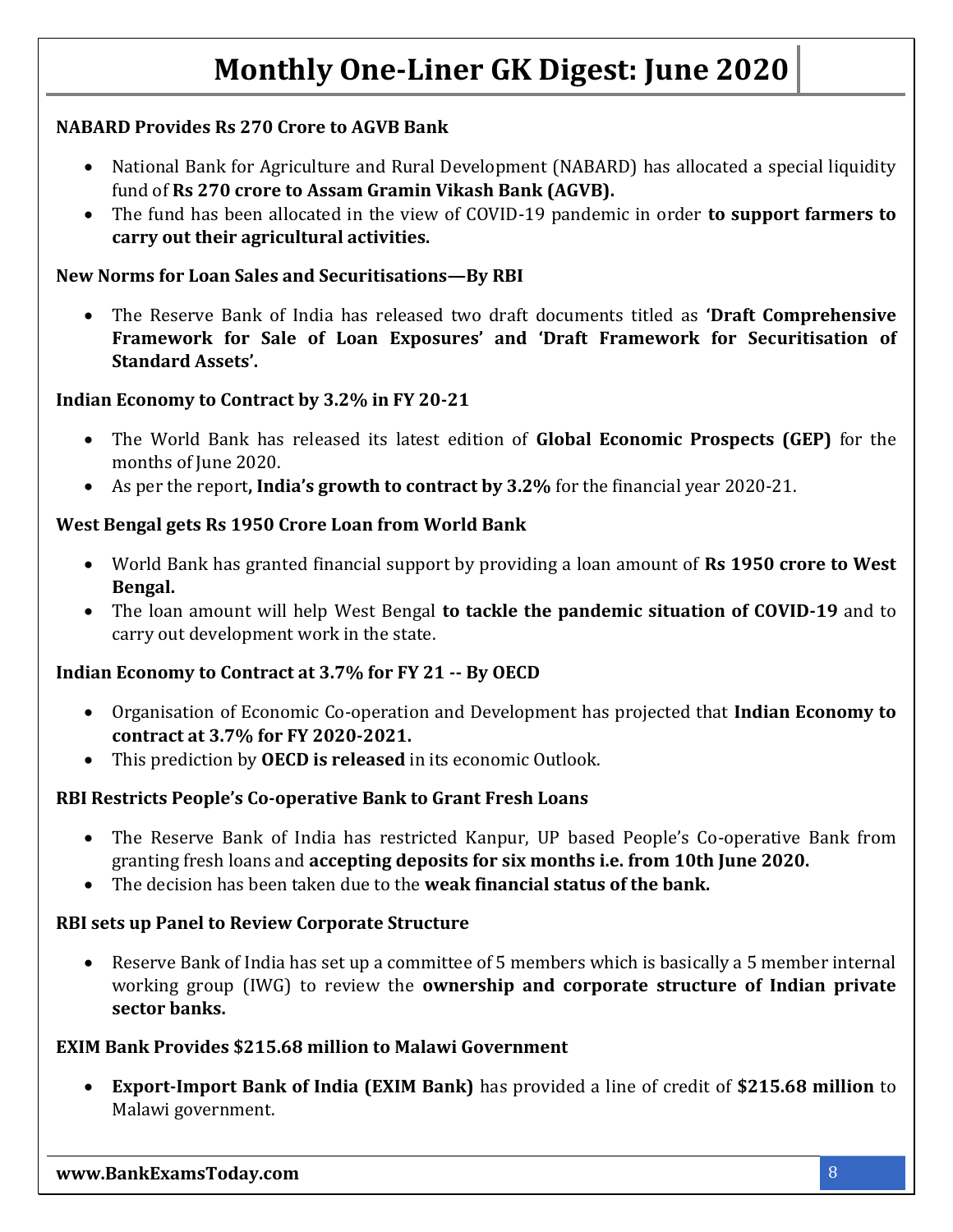The financial support will be utilised for the **welfare of drinking water supply schemes**, irrigation projects, sugar processing equipment, cotton processing facilities etc.

#### **New Framework for FMI and RPS--- By RBI**

- The Reserve Bank of India has come up with a new framework with some changes in monitoring structure of **Financial Market Infrastructure (FMI) and Retail Payment System (RPS).**
- The **new changes in FMI and RPS** will result in ensuring more security and stability of the payment structure.

#### **Insta FlexiCash – By ICICI Bank**

- ICICI Bank has launched an **Insta FlexiCash facility** to its salary account customers.
- The **Insta FlexiCash is an online overdraft facility (OD)** by which customers can get approval for OD instantly with a paperless manner.

#### **'Suraksha Salary Account for MSME's' – By Airtel Payment Bank**

- Airtel Payment Bank has launched **'Suraksha Salary Account for MSME's'.**
- With the help of this account, MSME and other organisations will be able to make **cashless payments and provide financial security** to their employees.

#### **SEBI proposes Measures to Strengthen Enforcement and Recovery Mechanism**

 The **Securities and Exchange Board of India (SEBI)** has constituted a committee headed by former Supreme Court Judge Anil Dave to strengthen the SEBI's enforcement mechanism and also to improve its system of recovery of siphoned off money.

#### **New Rules for HFCs by RBI**

 The **Reserve Bank of India being the regulator of Housing Finance Companies (HFCs)** has proposed changes in rules and regulations of HFCs with an aim to increase and address concerns of liquidity and double financing.

#### **SARAL Affordable Housing Scheme– By ICICI Home Finance**

- ICICI Home Finance Company Ltd, which is an HFC has launched a special affordable housing loan scheme to **finance homes in rural and urban areas of India.** The name of the scheme is SARAL.
- Maximum limit of loan is **Rs 35 lakhs with an interest rate starting from 7.98%.**

#### **SEBI to Enhance Promoter's Shareholding**

 The Securities Exchange Board of India (SEBI) has amended regulation (3) in sub-regulation (2) of **SEBI-Substantial Acquisition of Shares and Takeovers regulations, 2011 (SEBI-SAST)** in order to enhance acquisition limit of promoters.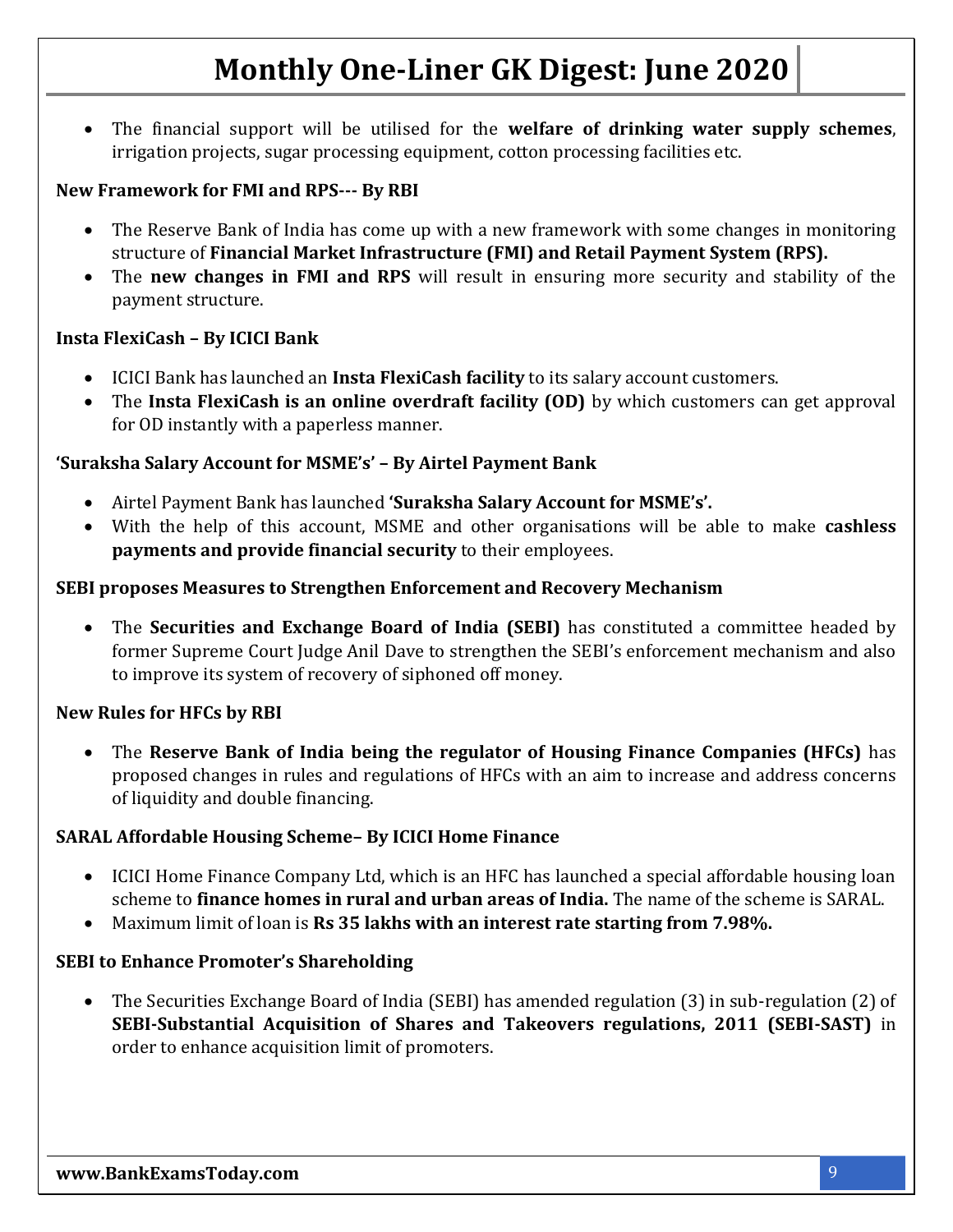#### **RBI increases Withdrawal Limit to Rs 1 lakh for PMC Depositors**

 The Reserve Bank of India has raised the limit of withdrawal from Punjab and Maharashtra Cooperative bank to **Rs 1 lakh from Rs 50,000** but has extended a moratorium on the bank for another six months.

#### **RBI extends Rs 50,000 crore Liquidity Window by 3 Months to Yes Bank**

- The Reserve Bank of India has extended a special liquidity window of **Rs 50,000 crore by another three months to the private sector Yes bank.**
- The decision was taken in order to avoid a **shortfall in deposits to be faced by the bank.**

#### **'KBL Micro Mitra' for MSMEs—By Karnataka Bank**

- A new financial support product for **Micro Small and Medium Enterprises (MSME)** has been launched by Karnataka Bank.
- The product is names as **'KBL Micro Mitra'.**

#### **Global Macro Outlook 2020-21 Released by Moody's Investor Service**

- Moody's Investor Service has released **Global Macro Outlook 2020-21.**
- As per this latest report for the month of June, the rating agency has projected India's **GDP to shrink at 3.1% for the financial year of 2020.**

#### **All Co-operative Banks under RBI Supervision**

- Government of India has taken the decision to bring an ordinance **to put all cooperative banks under the supervision of the Reserve Bank of India.**
- As per this decision **1482, urban cooperative banks and 58 multi-state cooperative banks** will come under the supervisory control of Reserve Bank of India.

#### **World's First Gold-Backed Digital Gold Currency in India**

- The gold-backed US Gold digital currency is launched for the first time in the world in India, **Gulf Corporation Council (GCC), the Middle East and Africa.**
- Each US Gold digital currency is backed by a US **American Eagle one ounce (33.931 gram) gold coin, minted by the US Federal Agency, US Mint.**

#### **Introduction of New Floating Rate Saving Bonds 2020**

 The Government of India has introduced new **Floating Rate Saving Bonds (FRSB),** which is a taxable scheme in place of 7.75% Saving (Taxable) Bonds 2018.

#### **'Swavalamban Crisis Responsive Fund'—By SIDBI**

- The **'Swavalamban Crisis Responsive Fund' (SCRF)** is set-up by the Small Industries Development Bank of India (SIDBI).
- It is an **open-ended fund to provide the facility of free onboarding of MSME** on Trade Receivables Discounting System (TReDS) platform.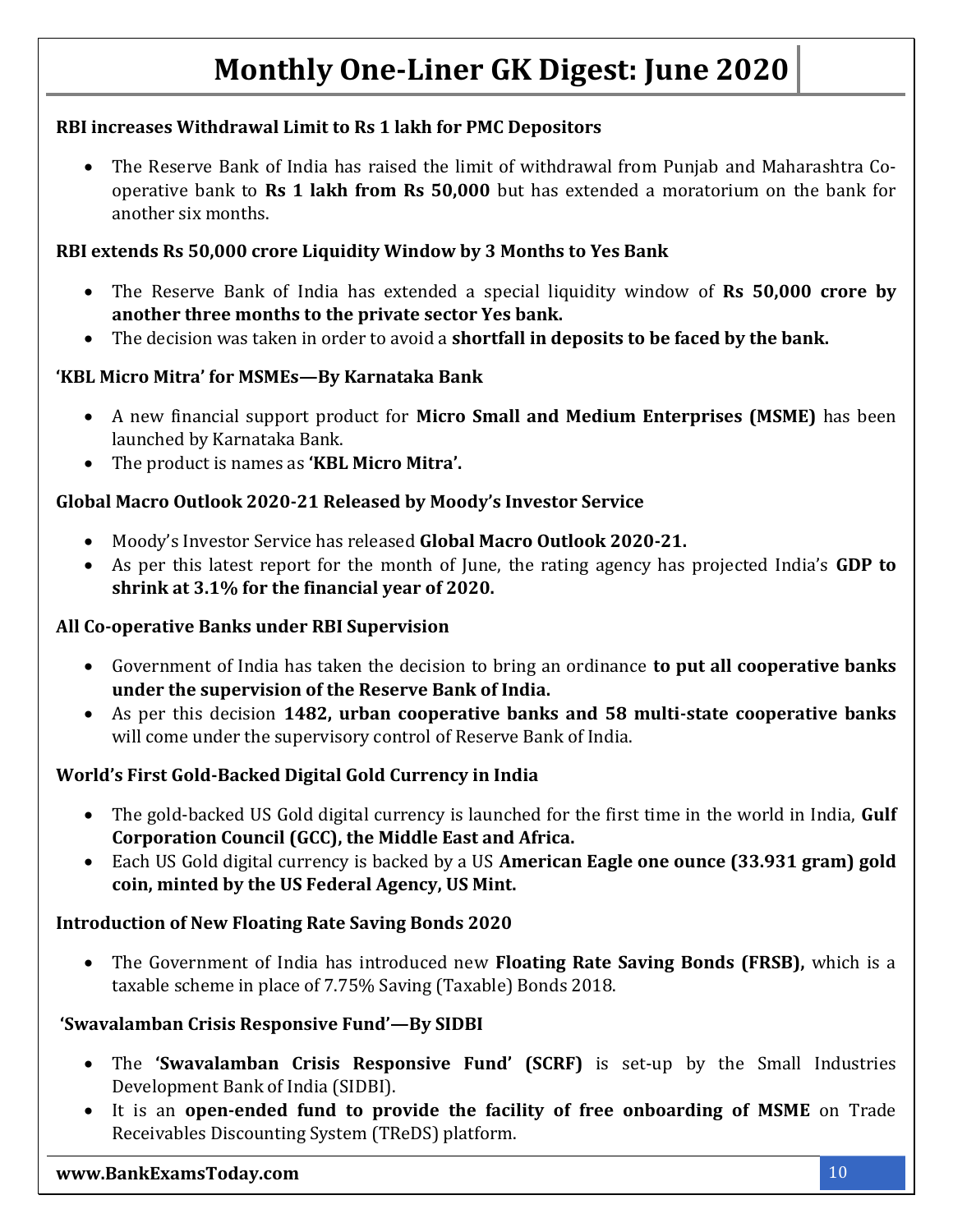#### **Promulgation of Banking Regulation Amendment Ordinance 2020**

- **President of India, Shri Ram Nath Kovind** promulgated Banking Regulation Amendment Ordinance 2020.
- This step is taken to ensure safety of depositors from all banks by improving **governance and oversights.**

#### **World Bank approves Loan for STARS Project**

- The **International Financial Body**, World Bank has approved a loan for India to build STARS Project.
- <span id="page-11-0"></span>A loan of \$500 million i.e. to about **Rs 3700 crore** has been sanctioned by the World Bank.

#### **INDEX AND RANKING**

#### **Times Higher Education (THE) Asia University Ranking**

- In the **Times Higher Education (THE) Asia University Ranking report**, India has become the third most represented country which is having it's 8 instituted in top 100 lists.
- From Indian Institutes, the list is topped by **Indian Institute of Science (IISc)** which is at the rank position of 36th.

#### **Environment Performance Index 2020**

- **Yale University and Columbia University** have jointly released Environment Performance Index 2020 (EPI 2020).
- India has ranked at **168th position among 180 countries with a score of 27.6 out of 100** in Environment Performance Index 2020.

#### **QS World University Ranking 2021**

- Quacquarelli Symonds (QC) **World University Ranking for 2021 is released**.
- The ranking is topped by **Massachusetts Institute for Technology (MIT)** followed by Stanford University and Harvard University.

#### **2020 Nature Index**

 The **Nature Index 2020 highlights the ranking of the academic institutions globally.** The current released Nature Index 2020 report analyses the institutions in terms of high quality research in the natural science field based on the research data published by them in top journals **from 1st Jan 2019 to 31st Dec 2019.**

#### **IMD World Competitive Index 2020**

- Switzerland based International Institute for **Management and Development's (IMD) World Competitiveness Centre (WCC)** has released a 32nd World Competitive Index 2020 report.
- As per the report, India has stood at the **ranking position of 43rd for this year.**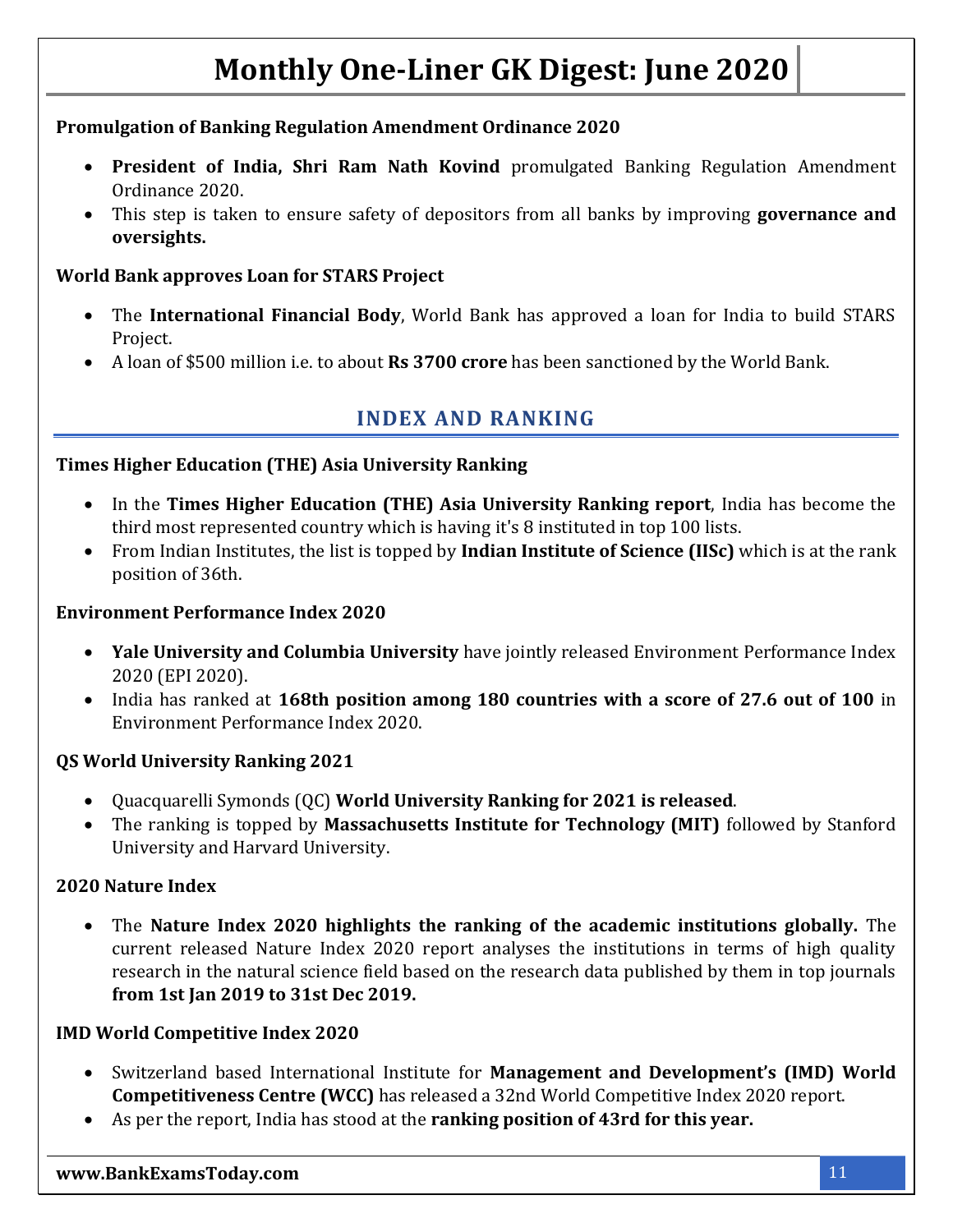#### **REPORTS**

#### <span id="page-12-0"></span>**Start-up Ecosystems Ranking Report 2020**

- Startup Blink which is an global innovation mapping and research company has released its Startup Ecosystems Ranking Report 2020 titled as **'Countries Global Ranking of Startup Ecosystem 2020'.**
- The ranking is topped by **United States followed by United Kingdom.**

#### **26th Annual Cost of Living Survey 2020**

- Mercer has released the **26th Annual Cost of Living Survey 2020.**
- **Mumbai city has received rank at 60th position** in the most expensive city globally and in all over Asia, **Mumbai is ranked at 19th position.**

#### **World Investment Report 2020**

- **United Nation Conference on Trade and Development (UNCTAD),** the UN's trade body has released 'World Investment Report 2020'.
- As per the report, India has become the **9th largest recipient of Foreign Direct investment for 2019.**

#### **India's First National Report on Climate Crisis**

- India has released its first-ever climate national **report on the climate crisis.**
- The report is prepared by **Ministry of Earth Science (MoES)** and it is edited by a scientist at Indian Institute of Tropical Meteorology, Pune.

#### **'Annual Banking Statistics 2019 Report'**

- **Switzerland's Central Bank Swiss National Bank (SNB)** has released 'Annual Banking Statistics 2019 Report'.
- As per this report, **India is ranked at position 77th in terms of money** parked by the citizens and enterprises with Swiss Banks in 2019.

<span id="page-12-1"></span>

| <b>Name of the Person</b> | <b>Designation</b>                                |
|---------------------------|---------------------------------------------------|
| PR Jaishankar             | MD of India Infrastructure Finance Company Ltd    |
|                           | (IIFCL)                                           |
| Vasantharao Satya Venkata | Deputy MD of Small Industries Development Bank    |
|                           | of India (SIDBI)                                  |
| Harsha Bangari            | Deputy MD of EXIM Bank                            |
| Arun Singhal              | CEO of FSSAI (Food Safety and Standards Authority |
|                           | of India)                                         |
| Anita Kotwani             | <b>CEO of Carat India</b>                         |
| Ravinder Singh Dhillon    | Chairman and MD of Power Finance Corporation      |

#### **APPOINTMENTS**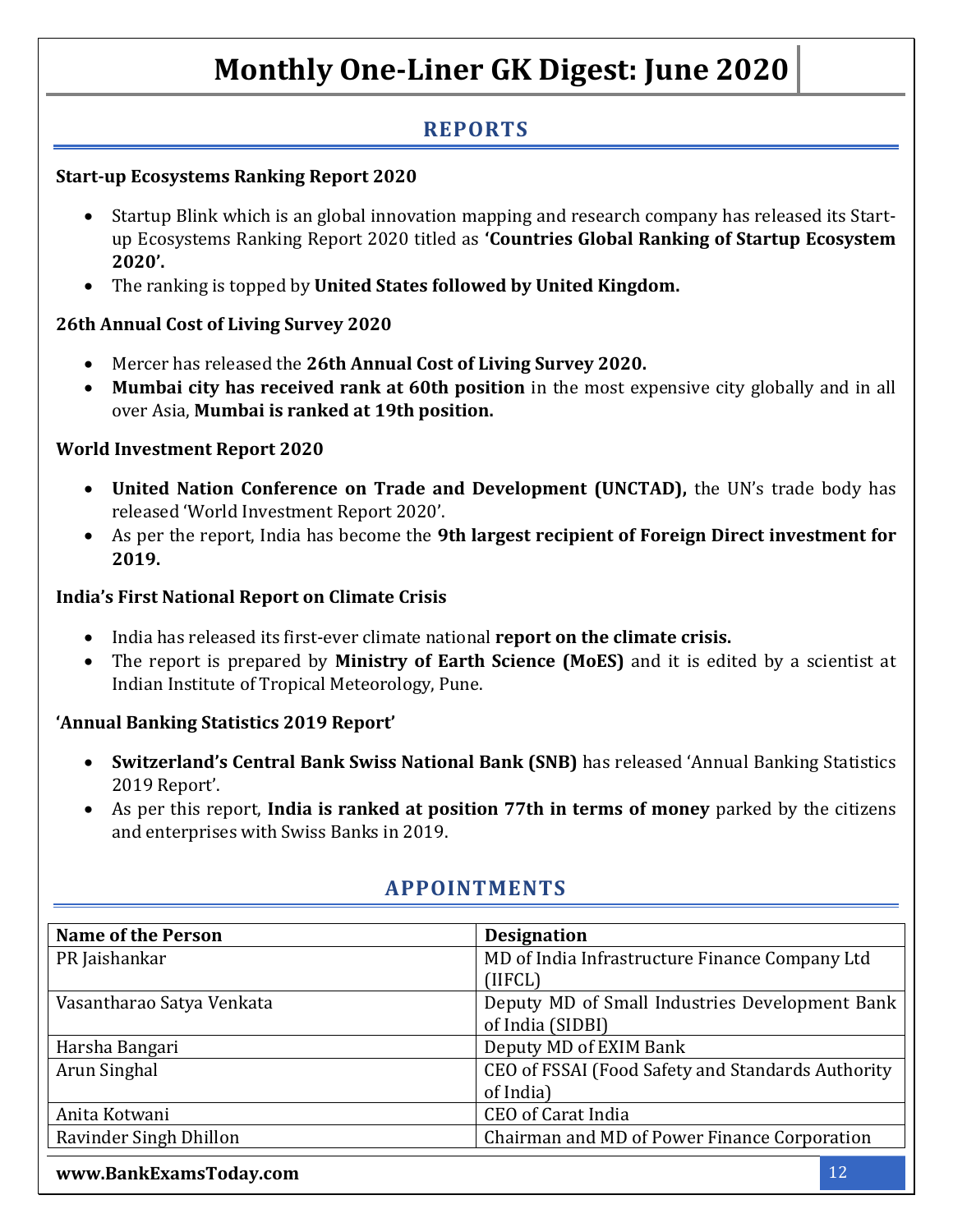| R K Chaturvedi                   | Secretary in the Department of Chemicals and<br>Petrochemicals in the Ministry of Chemicals and |  |
|----------------------------------|-------------------------------------------------------------------------------------------------|--|
|                                  | Fertilizers, GOI                                                                                |  |
| Pradip Kumar Tripathi            | Secretary in the Ministry of Steel, GOI                                                         |  |
| Lt Gen Manoj Pande               | 15th Commander in Chief of the Andaman and<br>Nicobar Command (CINCAN)                          |  |
| Mohandas Pai                     | Chairman of the committee on Service Provider of<br>IBBI (Insolvency and Bankruptcy of India)   |  |
| Sibi George                      | India's next ambassador to Kuwait                                                               |  |
| Raveesh Kumar                    | India's next ambassador to Finland                                                              |  |
| Gaitri Kumar                     | Next High Commissioner of India to the United<br>Kingdom                                        |  |
| Sushil Singhal                   | Next High Commissioner of India to Papua New<br>Guinea                                          |  |
| V N Datt                         | New CMD of National Fertilizers Limited                                                         |  |
| Krishnendu Majumdar              | New Chairman of British Academy of Film and<br><b>Television Arts (BAFTA)</b>                   |  |
| Patrick Pichette                 | New Board Chairman of Twitter                                                                   |  |
| Sanjiv Bajaj                     | Vice President of Confederation of Indian Industry                                              |  |
|                                  | (CII)                                                                                           |  |
| Subramanian Sundar               | MD and CEO of Lakshmi Vilas Bank                                                                |  |
| Rohit Sharma                     | First Brand Ambassador of IIFL Finance                                                          |  |
| M. Nethra                        | Goodwill Ambassador to the Poor by UNADAP                                                       |  |
|                                  | (United Nation Association for Development and<br>Peace)                                        |  |
| Monika Mohta                     | India's next ambassador to Switzerland                                                          |  |
| Rajiv Singh                      | Chairman of Property Firm Delhi Land and Finance<br>Limited (DLF)                               |  |
| Brajendra Navnit                 | India's New Ambassador to the World Trade<br>Organisation (WTO)                                 |  |
| Rahul Shrivastava                | India's Next Ambassador to Romania                                                              |  |
| Javed Iqbal Wani                 | Judge of Jammu and Kashmir High Court                                                           |  |
| Anil Valluri                     | Senior Director for Google Cloud India                                                          |  |
| Imtaiyazur Rahman                | <b>CEO of UTI Mutual Fund</b>                                                                   |  |
| Vice Admiral Biswajit Dasgupta   | Chief of Staff, Eastern Naval Command                                                           |  |
| Pankaj Tripathi                  | Brand Ambassador for Bihar Khadi                                                                |  |
| Volkan Bozkir                    | New President of 75th Session of UN General                                                     |  |
|                                  | Assembly                                                                                        |  |
| <b>Kubatbek Boronov</b>          | Prime Minister of Kyrgyzstan                                                                    |  |
| Urjit Patel                      | New Chairman of Economic Think Tank Finance<br>and Policy (NIPFP)                               |  |
| Sourav Ganguly and Sunil Chhetri | <b>Brand Ambassadors for JSW Cement</b>                                                         |  |
| Shambhu S Kumaran                | India new Ambassador to the Philippines                                                         |  |
| Sethuraman Panchanathan          | Director of National Science Foundation (NSF)                                                   |  |
| Niki Poonacha                    | Player Member of International Tennis Federation<br>Men's Player Panel                          |  |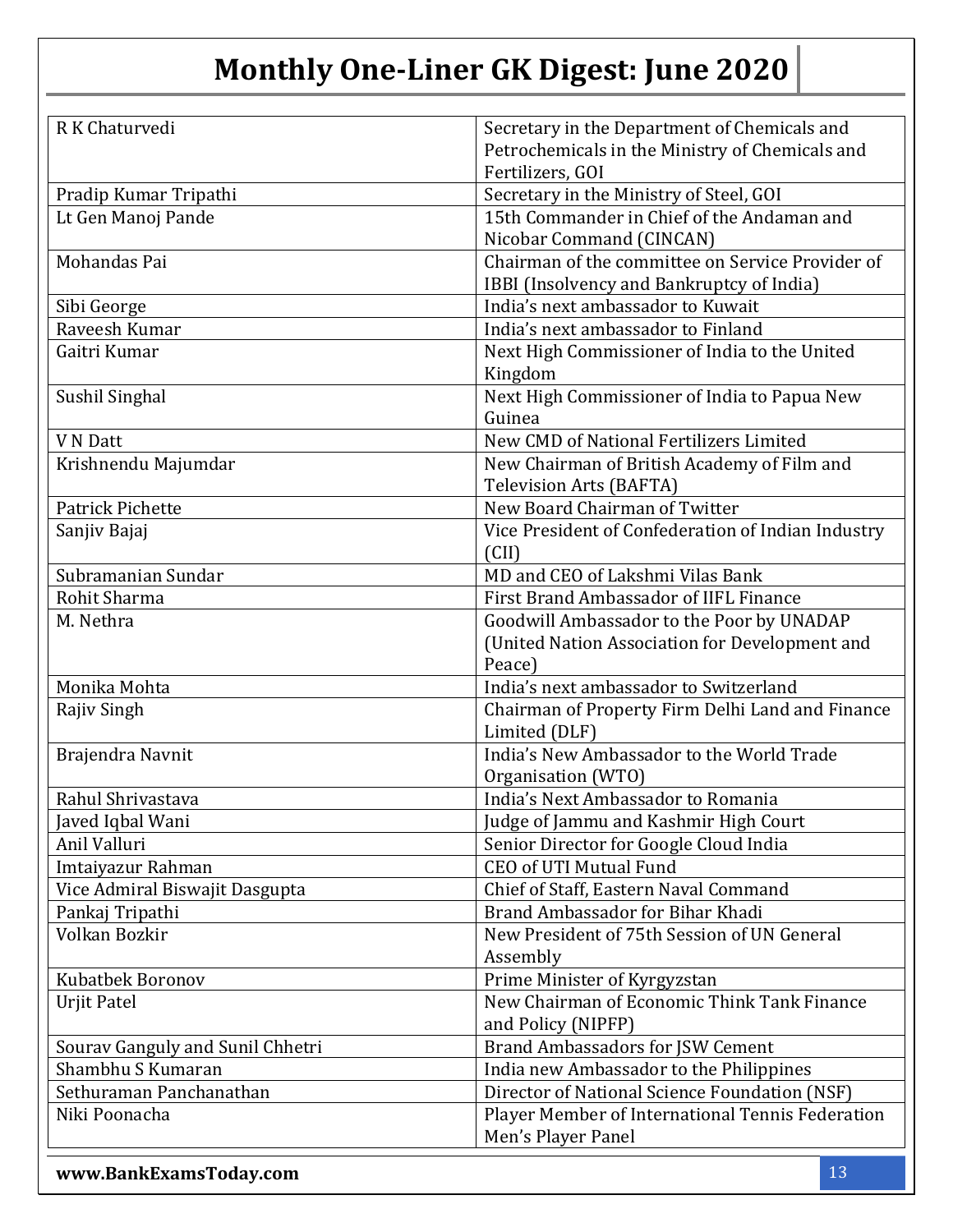| Vijay Khanduja                     | Next Ambassador of India to Zimbabwe              |
|------------------------------------|---------------------------------------------------|
| Nirakar Pradhan                    | New Chief of PRMIA (Professional Risk Managers    |
|                                    | International Association)                        |
| Dr N Rajendran                     | CEO of Indian Financial Technology and Allies     |
|                                    | Services (IFTAS)                                  |
| Clare Connor                       | First Female President of Marylebone Cricket Club |
|                                    | (MCC)                                             |
| Wassim Jaffer                      | Head Coach of Uttarakhand Cricket Team            |
| Priyanka Chopra and Anurag Kashyap | Ambassador at 45th Toronto International Film     |
|                                    | Festival (TIFF) 2020                              |
| Anjan Dey                          | Head the Committee to look into Insurance         |
|                                    | Products to be offered to the Drones              |
| Justice BP Katakey                 | Head the Committee to Investigate Assam Gas Leak  |
|                                    | at Assam's Baghjan Oil well of Oil India Ltd      |
| Vini Mahajan                       | Chief Secretary for Punjab                        |
| Micheal Martin                     | New Prime Minister of Ireland                     |
| Lazarus Chakwera                   | New President of Malawi                           |
| Anandiben Patel                    | Governor of Madhya Pradesh                        |

#### **AWARDS AND HONOURS**

<span id="page-14-0"></span>

| <b>Awards</b>                          | Awardee                                        |  |
|----------------------------------------|------------------------------------------------|--|
| EY World Entrepreneur of the Year 2020 | Kiran Mazumdar Shaw                            |  |
| Javed Akhtar                           | Richard Dawkins Award 2020                     |  |
| Renjith Kumar                          | 'NASA Distinguished Service Medal'             |  |
| Shobha Sekhar                          | Medal of the order of Australia (OAM)          |  |
| Rattan Lal                             | World Food Prize 2020                          |  |
| Chef Angad Singh Rana                  | QualityNZ Culinary Cup 2020 in the category of |  |
|                                        | Seafood challenge                              |  |
| Chef Vaibhay Bhargaya                  | QualityNZ Culinary Cup 2020 in the category of |  |
|                                        | Mutton/lamb challenge                          |  |
| Amrtya Sen                             | German Book Trade for 2020 Peace Prize         |  |
| Gulabbai Sangamnerkar                  | Lifetime Achievement Award of Vithabai         |  |
|                                        | Naryangaokar                                   |  |
| Popstar Beyonce                        | 20th Annual BET Awards 2020                    |  |

#### **IMPORTANT DAYS**

<span id="page-14-1"></span>

| <b>Date</b>               | Day                            | <b>Theme</b> |
|---------------------------|--------------------------------|--------------|
| $1st$ June 2020           | World Milk Day                 | $- -$        |
| $1st$ June 2020           | <b>Global Day of Parents</b>   | $- -$        |
| $2nd$ June 2020           | <b>Telangana Formation Day</b> | $- -$        |
| 3rd June 2020             | World Bicycle Day              | $- -$        |
| 4 <sup>th</sup> June 2020 | International Day of Innocent  | --           |
|                           | Children of Aggression         |              |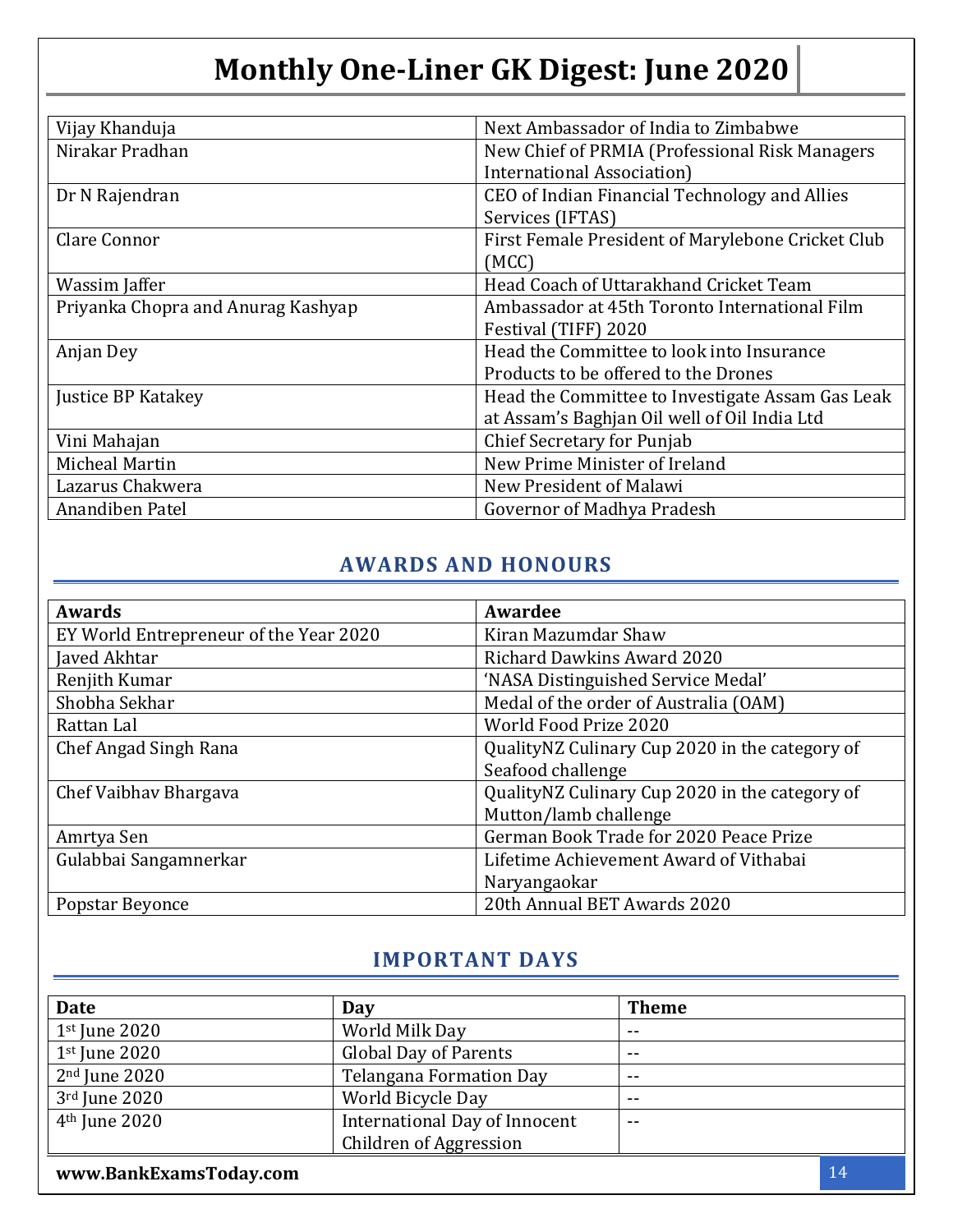<span id="page-15-0"></span>

| 5 <sup>th</sup> June 2020  | <b>World Environment Day</b>             | $\sim$ $-$                         |
|----------------------------|------------------------------------------|------------------------------------|
| 6th June 2020              | Russian Language Day                     | $-1$                               |
| 7 <sup>th</sup> June 2020  | World Food Safety Day                    | --                                 |
| 8 <sup>th</sup> June 2020  | World Oceans Day                         | <b>Theme:</b> Innovation for a     |
|                            |                                          | Sustainable Ocean                  |
| 9th June 2020              | World Accreditation Day (WAD)            | Theme: Accreditation:              |
|                            |                                          | <b>Improving Food Safety</b>       |
| 12 <sup>th</sup> June 2020 | World Day against Child Labour           |                                    |
| 13th June 2020             | <b>International Albinism</b>            | Theme: Made to Shine               |
|                            | <b>Awareness Day</b>                     |                                    |
| 14th June 2020             | World Blood Donor Day                    | Theme: 'Safe Blood Save Lives'     |
| 15th June 2020             | World Elder Abuse Day                    |                                    |
| 16th June 2020             | <b>International Day of Family</b>       | Theme: 'Building resilience in     |
|                            | Remittance                               | times of crisis                    |
| 17th June 2020             | World Day to Combat                      | Theme: Food, Feed, Fibre-The       |
|                            | Desertification and Drought              | links between consumption and      |
|                            |                                          | land                               |
| 18th June 2020             | Sustainable Gastronomy Day               | $-$                                |
| 18th June 2020             | Mask Day                                 | $\sim$ $\sim$                      |
| 19th June 2020             | <b>International Day for Elimination</b> | $-$                                |
|                            | of Sexual Violence in Conflict           |                                    |
| 20th June 2020             | World Refugee Day                        | <b>Theme:</b> Every Action Counts  |
| 21st June 2020             | <b>International Day of Yoga</b>         | Theme: Yoga for Health- Yoga at    |
|                            |                                          | Home                               |
| 21st June 2020             | International Day of the                 | $- -$                              |
|                            | celebration of the Solstice              |                                    |
| 21st June 2020             | <b>World Music Day</b>                   | $\sim$ $\sim$                      |
| 21st June 2020             | World Hydrography Day                    | Theme: Hydrography enabling        |
|                            |                                          | autonomous technologies            |
| 23rd June 2020             | World Olympic Day                        | $\sim$ $\sim$                      |
| 23rd June 2020             | <b>UN Public Service Day</b>             | $\mathbb{H}^{\perp}$               |
| 23rd June 2020             | <b>International Widows Day</b>          |                                    |
| 25 <sup>th</sup> June 2020 | Day of Seafarer                          | ۰-                                 |
| 26th June 2020             | International Day in Support of          | $\sim$ $-$                         |
|                            | <b>Victims of Torture</b>                |                                    |
| 26th June 2020             | <b>International Day against Drug</b>    | <b>Theme: Better Knowledge for</b> |
|                            | Abuse and Illicit Trafficking            | <b>Better Care</b>                 |
| 27th June 2020             | Micro, Small and Medium Sized            | $\overline{\phantom{a}}$           |
|                            | <b>Enterprises Day</b>                   |                                    |
| 29th June 2020             | <b>National Statistics Day</b>           | $- -$                              |
| 30th June 2020             | <b>International Asteroid Day</b>        | ۰-                                 |
| 30th June 2020             | International Day of                     |                                    |
|                            | Parliamentarism                          |                                    |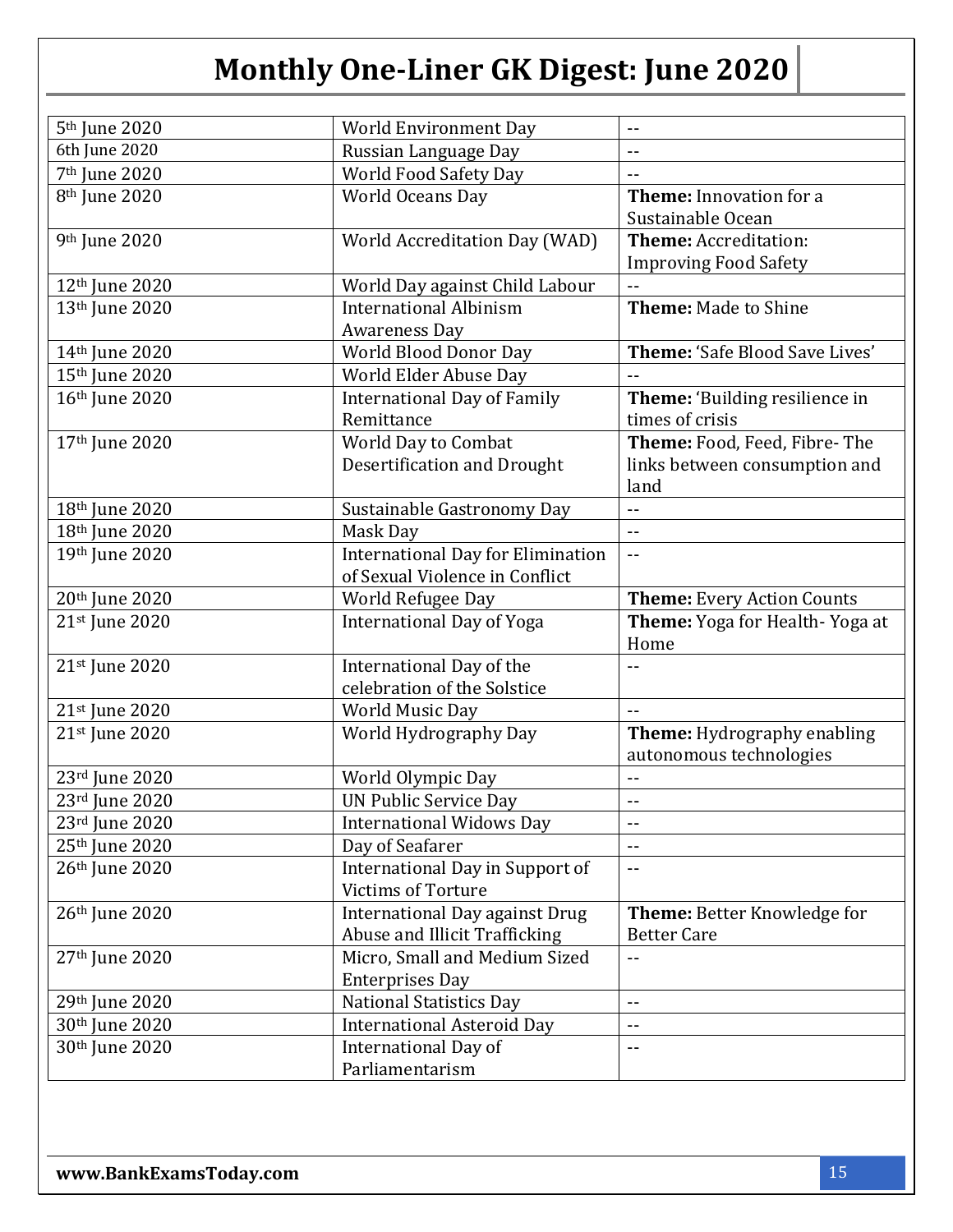#### **MOUS SIGNED**

#### **IRCON signs MoU with NIIFL and AYANA—To Explore Solar Energy Usage**

 Ircon International Ltd has signed a MoU with **National Investment and Infrastructure Fund Limited (NIIFL)** and **Ayana Renewable Power Private Limited (AYANA)** which is an NIIF platform to explore solar energy and to work on its opportunities in the country.

#### **India signs MoU with Bhutan: Co-operation in the Areas of Environment**

- **India signs MoU with Bhutan** to improve the co-operation in the areas of Environment.
- The MoU was approved by a cabinet committee **chaired by PM Narendra Modi.**

#### **GAIL India Ltd signs MoU with EESL**

- **GAIL India Ltd, a Natural Gas Company has signed a MoU** with Energy Efficiency Services Ltd (EESL) to develop Trigeneration projects in India.
- The partnership will develop businesses opportunities in the **Trigeneration segment of India.**

#### **ISRO signs MoU with ARIES for SSA and Astrophysics**

 The Indian Space Research Organisation has signed a **MoU agreement with ARIES (Aryabhatta Research Institute of Observational Science)** for the co-operation in the field of Space Situational Awareness (SSA) and Astrophysic.

#### **Indo Denmark Energy Co-operation**

- **India has signed MoU with Denmark** in the field on Energy Co-operation in order to develop the power sector.
- The MoU was signed **between Power ministry of India and the ministry for energy** utilities and climate of Denmark.

#### **Tech Mahindra signs UNGC Initiative**

 The IT giant Tech Mahindra has signed a **declaration of United Nations Global Compact (UNGC)**  initiative to reduce the carbon dioxide emissions and energy conservation using latest technologies like IoT, AI and blockchain.

#### **Maharashtra signs MoUs with Domestic and Foreign Companies**

- The Government of Maharashtra has signed total of 12 Memorandum of Understaffing (MoU) with **domestic and foreign companies for FDI** worth over Rs 16,000 crores.
- The MoUs are the part of **Magnetic Maharashtra 2.0 initiative.**

#### **MoHUA signs MoU with SIDBI—PM SAVNidhi Scheme**

 **Ministry of Housing and Urban Affairs (MoHUA) has signed an MoU with SIDBI (Small Industries Development Bank of India)** for PM Street Vendor's AtmaNirbhar Nidhi (PM SAVNidhi Scheme).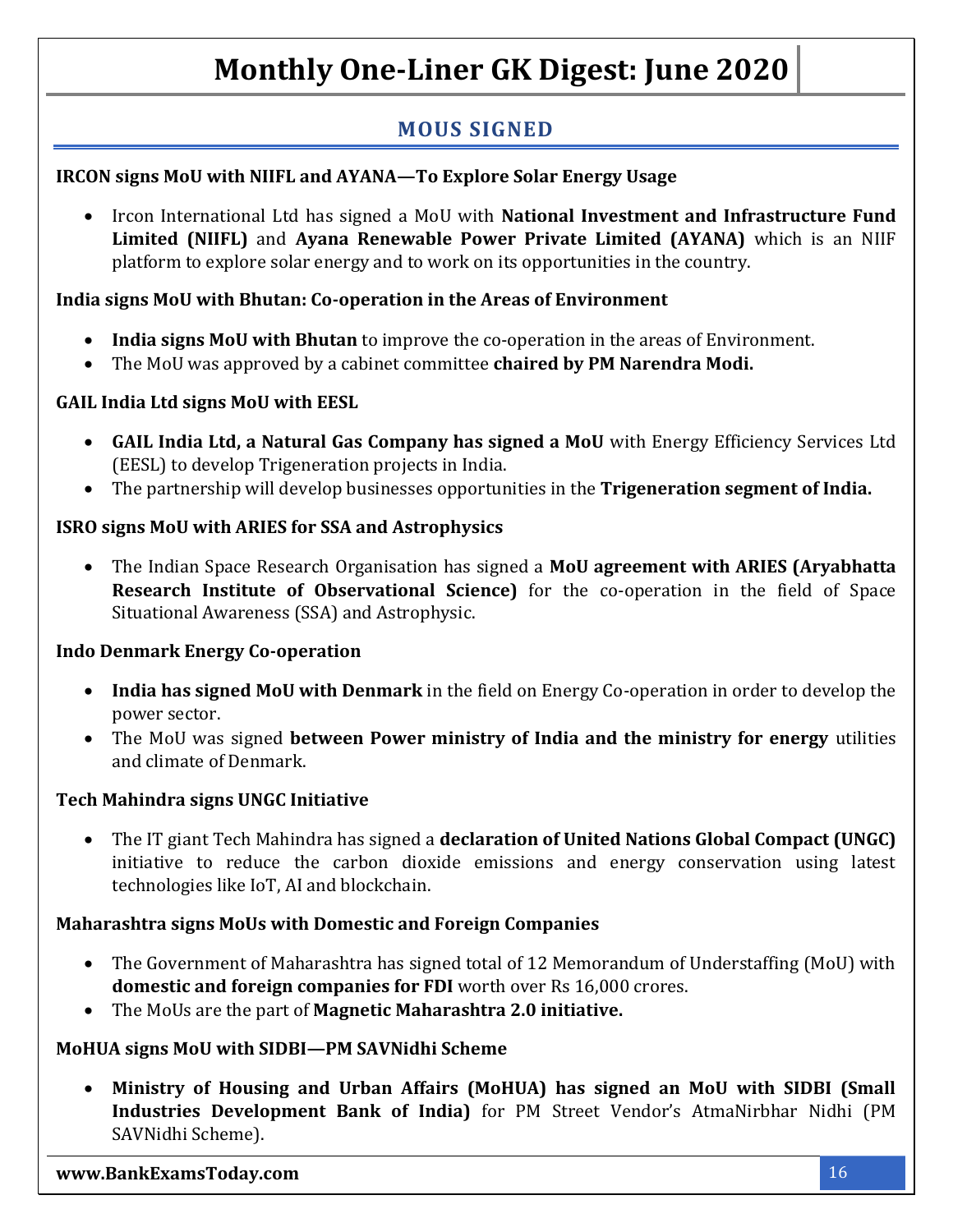The PM Street Vendor's AtmaNirbhar Nidhi Scheme **aims** to provide Special Micro-Credit Facility for Street Vendors.

#### **Rajasthan Government signs Pact with POWERGRID and EdCIL**

- Rajasthan Government has signed a pact with **Power Grid Corporation of India and Educational Consultants India Limited (EdCIL)** to set up smart classrooms in 100 schools of Rajasthan.
- The **aim** behind this is to promote and inculcate students in online education in the lockdown situation of COVID-19.

#### **GOVERNMENT SCHEMES**

#### <span id="page-17-0"></span>**Electronics Manufacturing Scheme 2.0—By MEITY**

 The **outlay of 'Electronics Manufacturing Scheme 2.0' is Rs 50,000 crore** which will help to boost electronics market in India and which will lead to achieving USD 1 Trillion digital Indian economy and a USD 5 Trillion GDP by 2025.

#### **'Nagar Van' or 'Urban Forest' Scheme**

- On the occasion of World Environment Day 2020 (5th June), the central government has come up with a scheme titled as **'Nagar Van' or 'Urban Forest' Scheme.**
- Under this scheme , forests in the **urban areas of the country will be developed within a span of 5 years.**

#### **Jagananna Chedodu Scheme—Andhra Pradesh**

- **Andhra Pradesh Government has launched Jagananna Chedodu Scheme** to provide financial assistance to tailors, barbers and washermen who have suffered a loss due to coronavirus.
- The scheme will prove beneficial to about **2.47 lakh beneficiaries.**

#### **Sahakar Mitra—Scheme on Internship Programme**

- Sahakar Mitra is a **Scheme on Internship Programme (SIP)** of NCDC (National Cooperative Development Corporation).
- It is launched by Union Agricultural and Farmers Welfare Minister **Narendra Singh Tomar.**

#### **Indira Rasoi Yojana—Rajasthan**

- The **Government of Rajasthan** has launched a scheme called as Indira Rasoi Yojana.
- The **aim of this scheme** is to feed the poor people of the state with food.

#### **Ektu Khelo, Ektu Padho—Tripura**

- The **Government of Tripura** has launched a scheme called as Ektu Khelo, Ektu Padho.
- The **aim of this scheme** is to inculcate activity-based learning in students.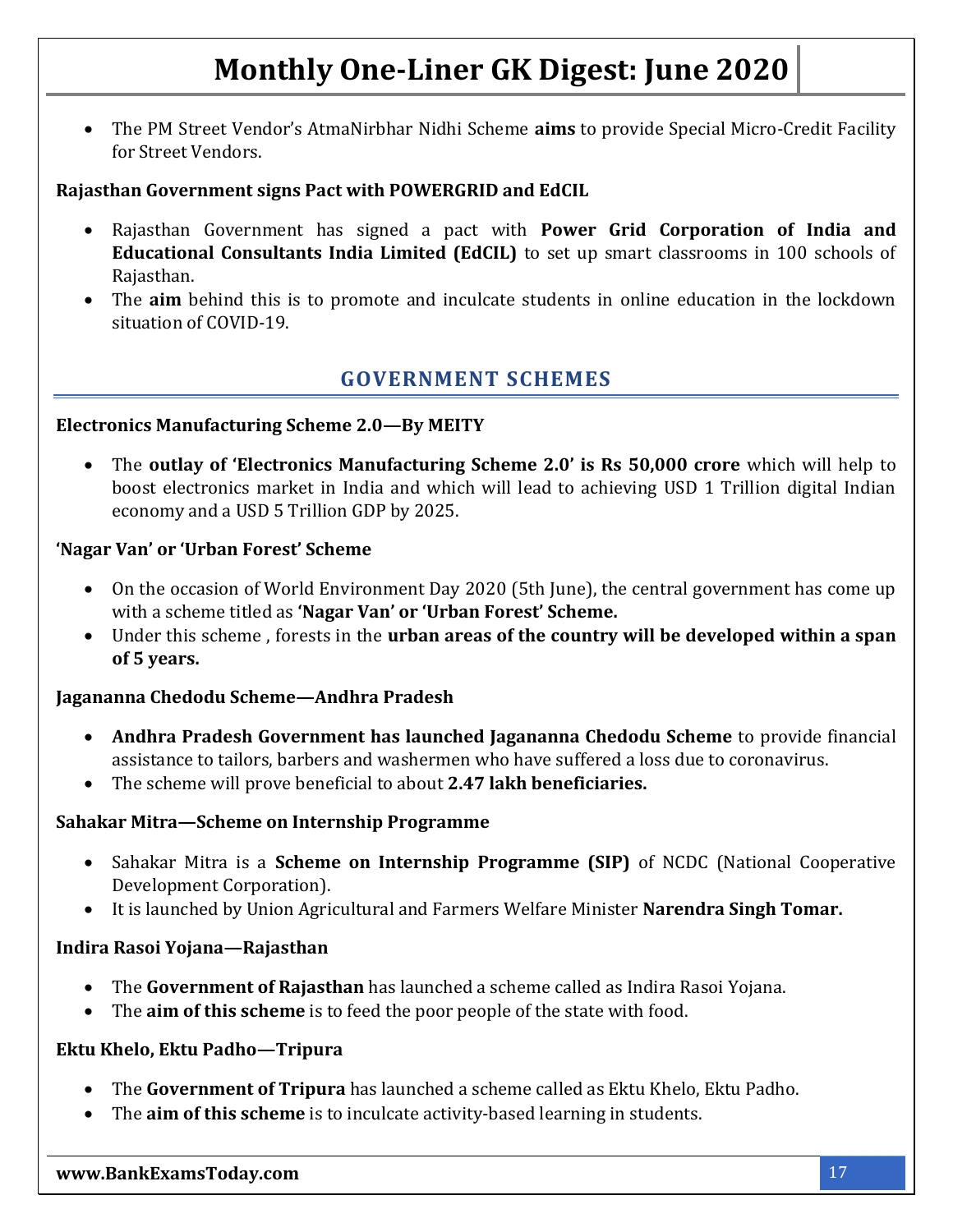#### **'Mukhyamantri Matru Pushti Uphaar' Scheme—Tripura**

- The **Government of Tripura** has announced to launch 'Mukhyamantri Matru Pushti Uphaar' Scheme.
- <span id="page-18-0"></span>The **aim of this scheme** is to provide nutritious food and kits to pregnant and lactating women.

#### **DEFENCE**

#### **'Ultra Swachh'—By DRDO**

- **Defence Research and Development Organisation (DRDO)** has developed a disinfection unit called 'Ultra Swachh'.
- The disinfection unit will help **to disinfect materials like electronic equipments, fabrics, PPE kits etc.**

#### **Airborne Rescue Pod for Isolated Transportation (ARPIT)**

 The Indian Air Force has designed and inducted **Airborne Rescue Pod for Isolated Transportation (ARPIT)** for the purpose of evacuation of critical patients suffering from COVID-19 from high altitude, isolated areas.

#### **SCIENCE AND TECHNOLOGY**

#### <span id="page-18-1"></span>**One Sun One World One Grid—By MNRE Ministry**

- **Ministry of New and Renewable Energy** launched an initiative called 'One Sun One World One Grid'.
- This initiative is launched **to interconnect renewable energy by sharing solar resources** with more than 140 countries of West Asia and South East Asia.

#### **CHAMPIONS Technology Platform—Launched by PM Narendra Modi**

- Prime Minister Narendra Modi launched a technology platform called **CHAMPIONS (Creation and Harmonics Application of Modern Processes for Increasing the Output and National Strength).**
- This platform is for **MSMEs (Micro, Small and Medium Enterprises).**

#### **'Responsible AI for Youth' and AI portal—Launched By Ravi Shankar Prasad**

 He also launched **an India's National Artificial Intelligence (AI) portal called** [www.ai.gov.in](http://www.ai.gov.in/) which is developed by National e-governance division of Ministry of Electronics and IT and NASSCOM as IT partner.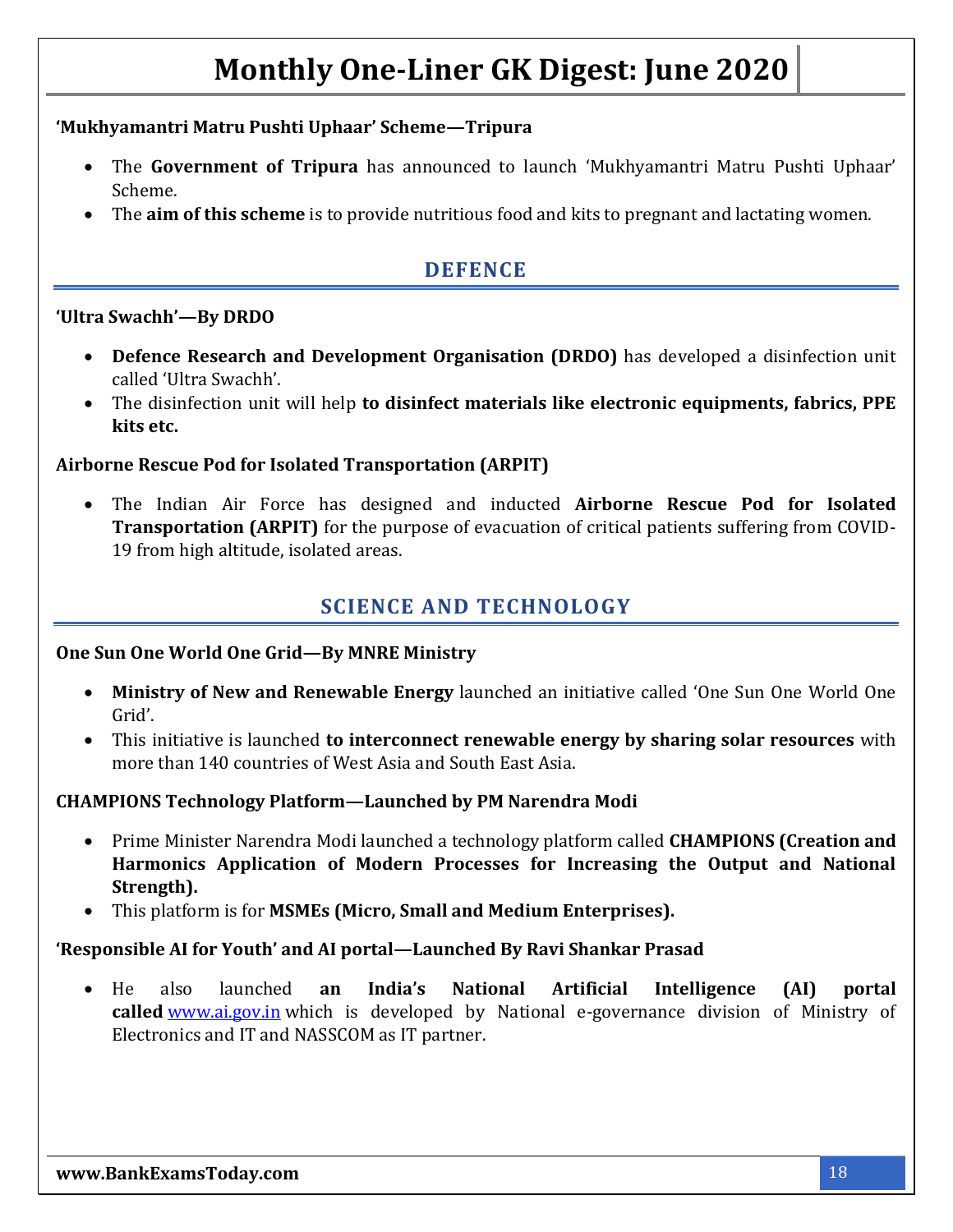#### **SANSA and NASA to Support Human Spaceflight Missions to the Moon and Mars**

 **The South African National Space Agency (SANSA)** has collaborated with **National Aeronautics and Space Administration (NASA)** to support human spaceflight missions to the Moon, Mars and beyond.

#### **Low Cost and Efficient Way to Generate Hydrogen from Water**

 **Researchers at the Centre for Nano and Soft Matter Sciences (CeNS)** has discovered a catalyst called Molybdenum Dioxide which has proven to be low Cost and efficient way to generate hydrogen from water.

#### **Joint Science Communication Forum—By DST**

- Joint Science Communication Forum is constituted by **DST (Department of Science and Technology).**
- It is constituted to facilitate interaction, co-operation and co-ordination among various **public sector science communication institutions and agencies.**

#### **AI Based System to Track Social Distancing**

 **Researchers at IIT Kharagpur** has developed a cyber-physical system which is based on Artificial Intelligence which will perform the monitoring and tracking the record of social distancing in public places and which will prove beneficial in sustaining spread of COVID-19.

#### **India Joins GPAI**

- India has joined as a founding member and has launched a **Global Partnership on Artificial Intelligence (GPAI or Gee-Pay).**
- GPAI is an initiative which aims **to create development and increase usage of AI across whole world.**

#### **India's First 'Pay as You Fly' Insurance for Drones**

 India's first 'pay as you fly' insurance for drones is launched by **HDFC ERGO General Insurance Company** in partnership with UK based tech firm Tropo Limited for drone owners of India.

#### **India's First Mobile Lab for COVID-19 launched by Dr Harsh Vardhan**

- **Union Minister for Science and Technology Dr Harsh Vardhan** has inaugurated India's first mobile disease diagnostic laboratory for COVID-19.
- I-Lab is able to conduct **COVID and Non-COVID tests as well.**

#### **MNRE forms Project Development Cell**

- **Ministry of New and Renewable Energy (MNRE)** has launched Project Development Cell (PDC) with an aim to generate investment in clean energy that is to increase solar energy usage.
- MNRE has set up this PDC under its **joint secretary Amitesh Kumar Sinha.**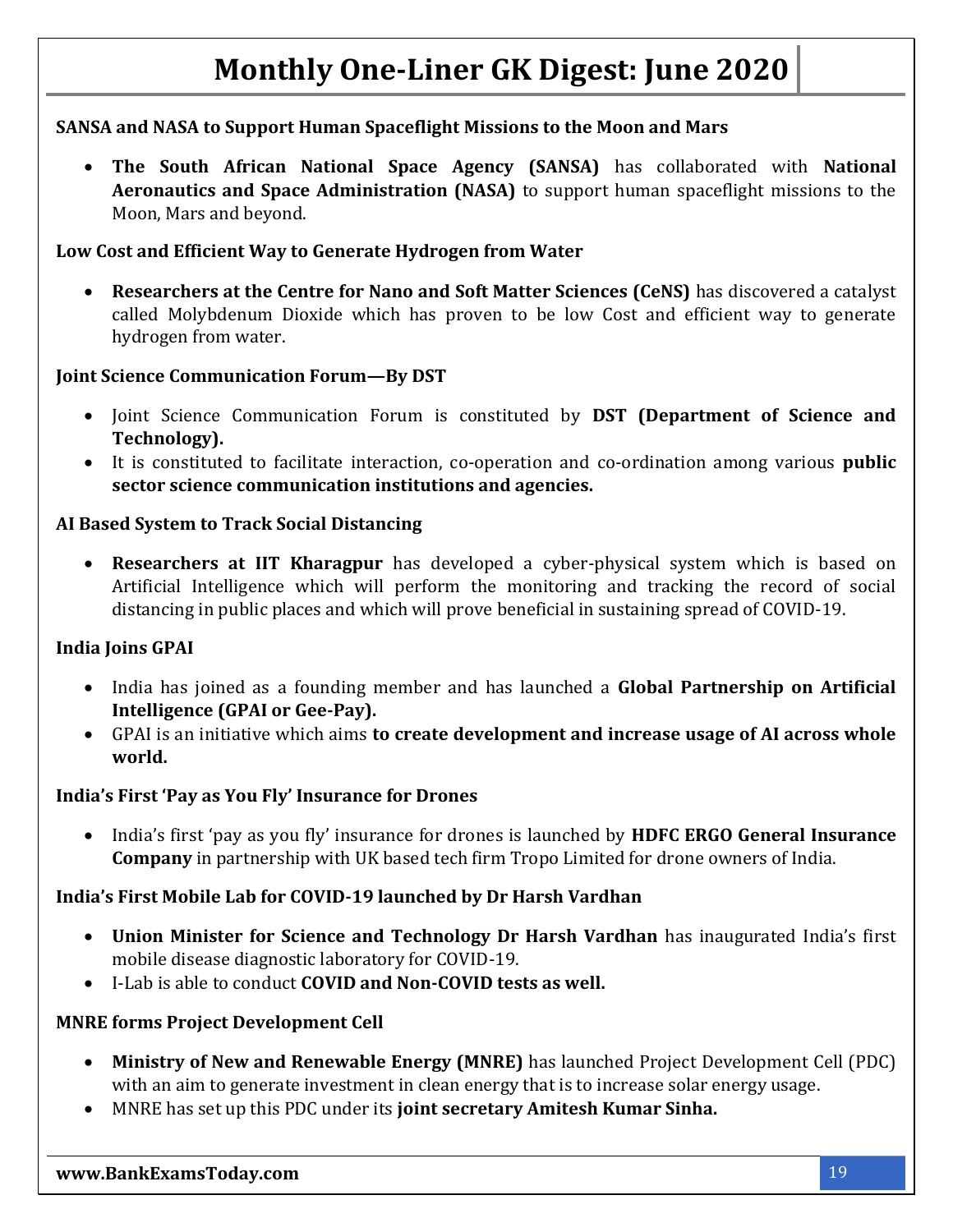#### **Herbal Infusion Technology—By IIT Mandi**

- Indian Institute of Technology Mandi has developed a Herbal Infusion Technology for the farmers of the **mid-Himalayan region.**
- **Herbal Infusion Technology** will prove as an income source for farmers.

#### **'Dhruva' a Navigation Chip—By IIT Bombay**

- A team of researchers from **IIT Bombay have created a navigation chip named as 'Dhruva'.**
- The Dhruva chip can be mounted in smartphones and navigation devices **to find places and routes within the country.**

#### **'Skills Build Reignite' Platform**

- The **Ministry of Skill Development and Entrepreneurship (MSDE)** in partnership with tech giant IBM has launched 'Skills Build Reignite' Platform.
- The platform will help **to facilitate job seekers to end entrepreneurs with access to free online coursework and mentorship support.**

#### **'Yuva Pay'--- By Yes Bank and UDMA Technologies**

 Yuva Pay is a digital wallet solution which has been launched by **Yes Bank in partnership with UDMA Technologies Pvt Ltd.**

#### **SUMMITS AND CONFERENCES**

#### <span id="page-20-0"></span>**Pan-India Real Team Market (RTM) in Electricity**

 **Union Minister of State (IC) Power and New and Renewable Energy** and Union Minister of State for Skill Development and Entrepreneurship R.K. Singh has launched Pan-India Real Team Market (RTM) in Electricity through video conference in New Delhi.

#### **Virtual Global Vaccine Summit 2020**

- Virtual Global Vaccine Summit 2020 was conducted on 4th June 2020 and **was hosted by United Kingdom.**
- **United Kingdom's Prime Minister Boris Johnson** led the Global Vaccine Summit 2020.

#### **India and Australia Virtual Bilateral Summit**

- **India and Australia Virtual Bilateral Summit** were held between the PM of India Narendra Modi and PM of Australia Scott Morrison.
- In this summit, India and Australia have signed **seven different agreements in various fields.**

#### **95th Indian Chamber of Commerce (ICC) Annual Plenary Session 2020**

 PM Narendra Modi addressed **95th Indian Chamber of Commerce (ICC)** Annual Plenary session 2020 via Video Conference.